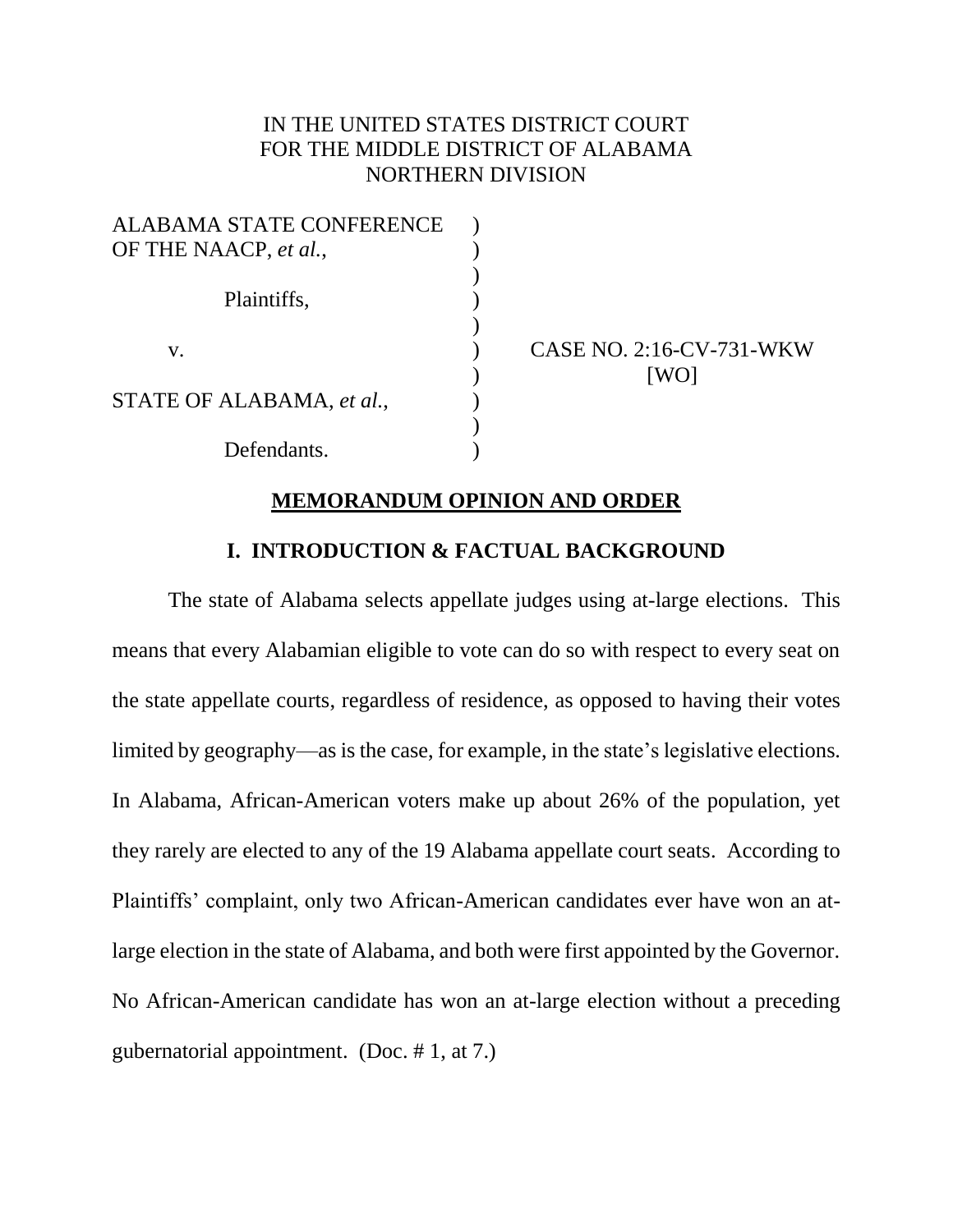Plaintiffs, the Alabama State Conference of the National Association for the Advancement of Colored People ("NAACP") and four black Alabama voters, claim this election practice unfairly dilutes the black vote, which has the effect of denying African-American voters an equal opportunity to participate in the political process, thereby violating Section 2 of the Voting Rights Act ("VRA"), 52 U.S.C. § 10301 ("Section 2"). They bring this claim for declaratory and injunctive relief, asking the court to strike down Alabama's at-large election system for appellate judges and order the state to implement a new election method consisting of single-member districts. Defendants, the State of Alabama and the Alabama Secretary of State John Merrill (in his official capacity), moved to dismiss the complaint under Federal Rule of Civil Procedure 12(b)(6) for failure to state a claim upon which relief can be granted. (Doc. # 17.) For the reasons set forth below, the motion is due to be denied.

#### **II. JURISDICTION & VENUE**

The court has subject-matter jurisdiction under 28 U.S.C. § 1331 because this action is brought under the VRA. The parties do not contest personal jurisdiction or venue.

#### **III. STANDARD OF REVIEW**

To survive a motion to dismiss under Rule 12(b)(6), a complaint must include "enough facts to state a claim to relief that is plausible on its face." *Bell Atl. Corp. v. Twombly*, 550 U.S. 544, 570 (2007). A "claim has facial plausibility when the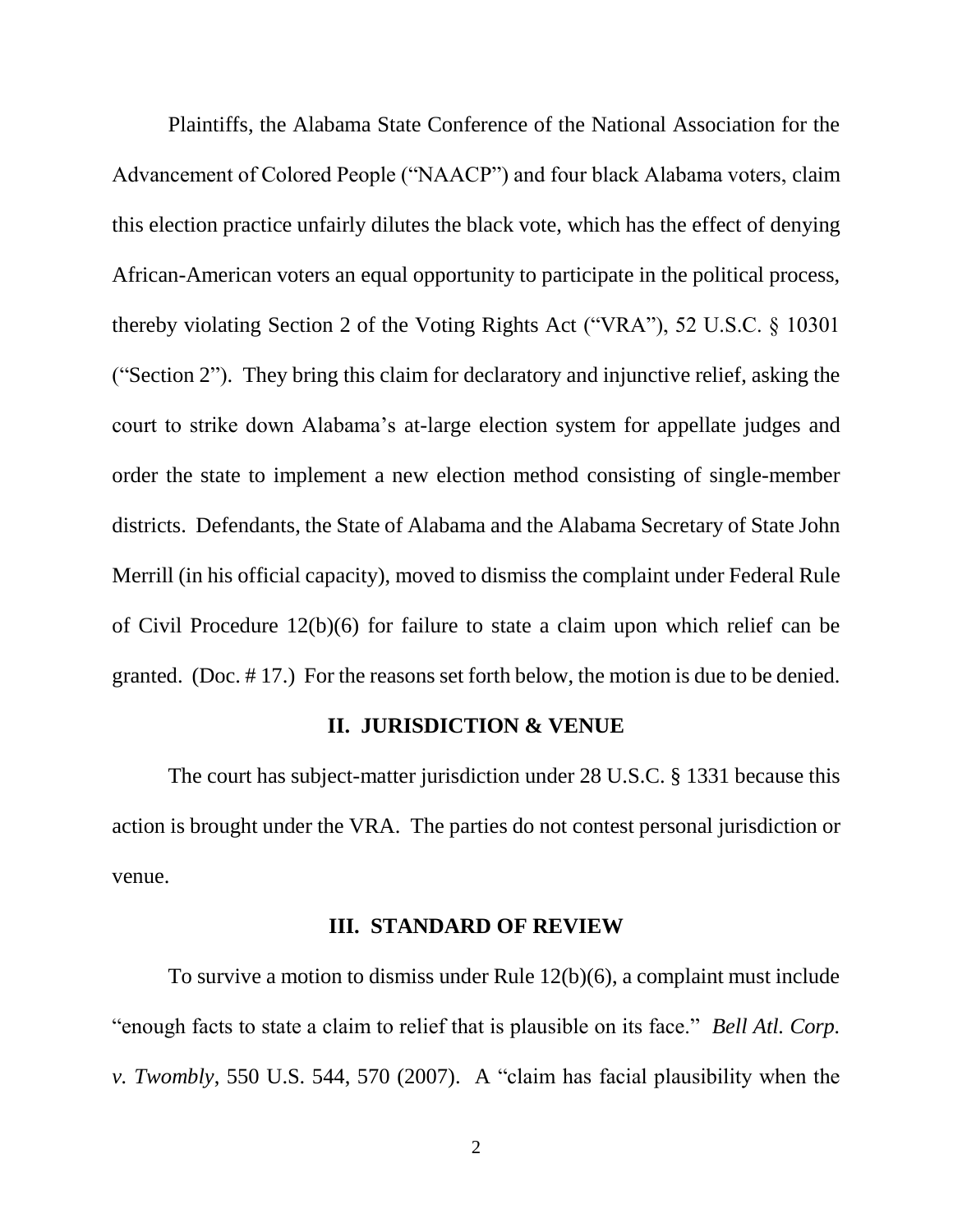plaintiff pleads factual content that allows the court to draw the reasonable inference that the defendant is liable for the misconduct alleged." *Ashcroft v. Iqbal*, 556 U.S. 662, 678 (2009). While the standard does not require "detailed factual allegations," a complaint will not survive by tendering "naked assertion[s] devoid of further factual enhancement" or "[t]hreadbare recitals of the elements of a cause of action, supported by mere conclusory statements." *Id.* (quoting *Twombly*, 550 U.S. at 555) (quotation marks omitted). "When there are well-pleaded factual allegations, a court should assume their veracity and then determine whether they plausibly give rise to an entitlement to relief." *Id.* at 679.

#### **IV. DISCUSSION**

Section 2 of the VRA "outlaws election practices that result in racial discrimination."<sup>1</sup> *Nipper v. Smith*, 39 F.3d 1494, 1509–10 (11th Cir. 1994). One way an election practice may violate Section 2 is by diluting the vote of minority groups. *See Thornburg v. Gingles*, 478 U.S. 30, 48–51 (1986) (discussing at length Section 2 claims based on vote dilution); *see also Allen v. State Bd. of Elections*, 393 U.S. 544, 569 (1969) ("The right to vote can be affected by a dilution of voting power as well as by an absolute prohibition on casting a ballot."). State judicial

 $\overline{a}$ 

<sup>&</sup>lt;sup>1</sup> The statute prohibits the imposition of a "voting qualification or prerequisite to voting or standard, practice or procedure . . . which results in a denial or abridgement of the right of any citizen of the United States to vote on account of his race or color." 52 U.S.C. § 10301(a).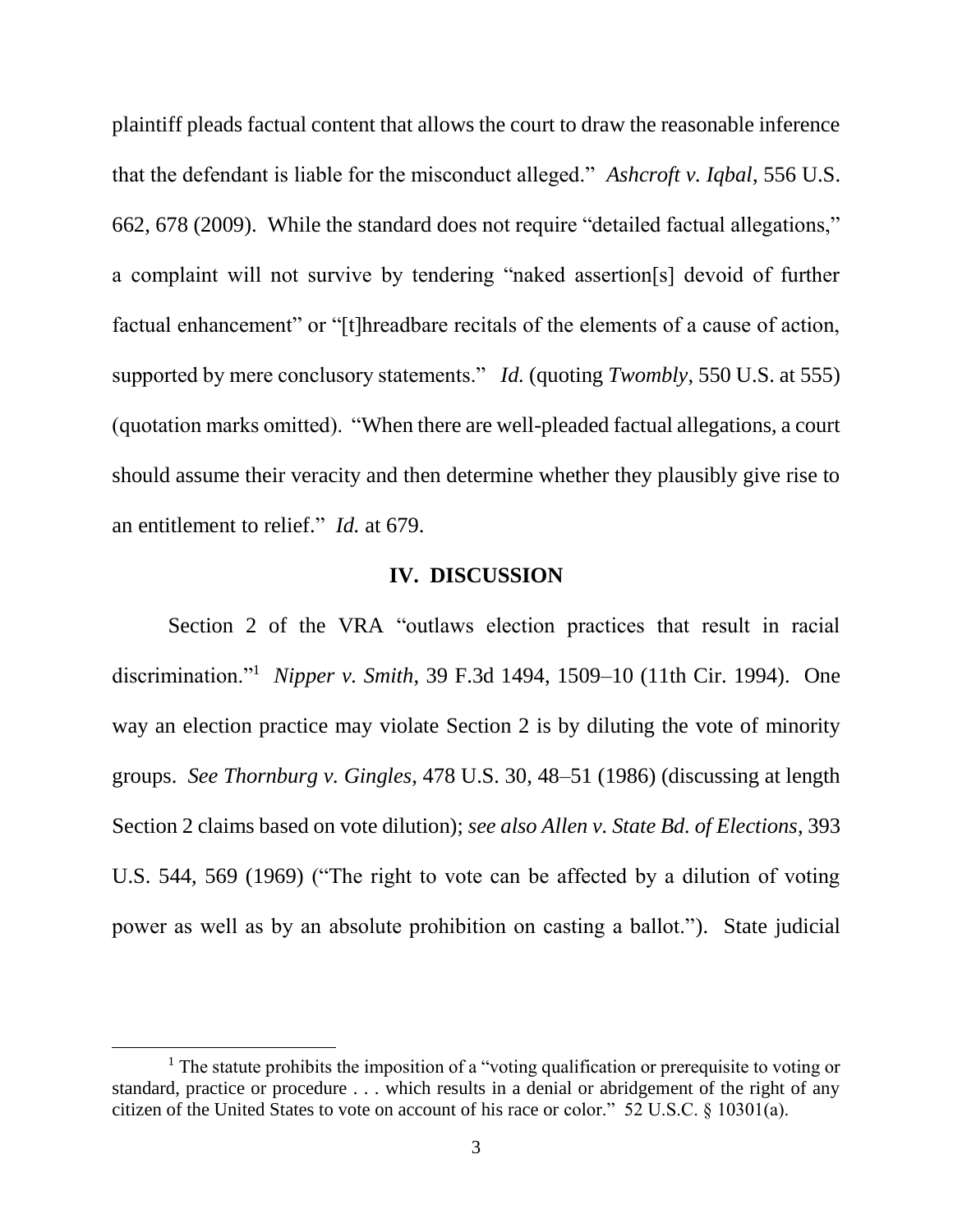elections fall within the ambit of Section 2. *Chisom v. Roemer*, 501 U.S. 380, 404 (1991).

To establish a vote dilution claim under Section 2, plaintiffs challenging an at-large election system on behalf of a protected class of citizens must show that (1) the minority group "is sufficiently large and geographically compact to constitute a majority in a single-member district," (2) the minority group is "politically cohesive," and (3) the majority group "votes sufficiently as a bloc to enable it . . . usually to defeat the minority's preferred candidate." *Gingles*, 478 U.S. at 49–51. In the Eleventh Circuit, satisfaction of the first factor also requires showing "the existence of a proper remedy." *Davis v. Chiles*, 139 F.3d 1414, 1419 (11th Cir. 1998) (noting in footnote 14 that "[o]ur *en banc* court established this principle as part of our Section Two jurisprudence in our interpretation of the first *Gingles* factor in *Nipper*"); *see Nipper*, 39 F.3d at 1530–31 (holding that the first *Gingles* factor "dictates that the issue of remedy is part of the plaintiff's prima facie case in section 2 vote dilution cases").

The *Gingles* factors, however, represent only the preconditions for demonstrating vote dilution—they are "necessary, but not always sufficient, to establish a claim for relief." *Nipper*, 39 F.3d at 1512. The other half of the analysis is heavily dependent on the facts of the case. *See Johnson v. De Grandy*, 512 U.S. 997, 1020–21 (1994) ("No single statistic provides courts with a shortcut to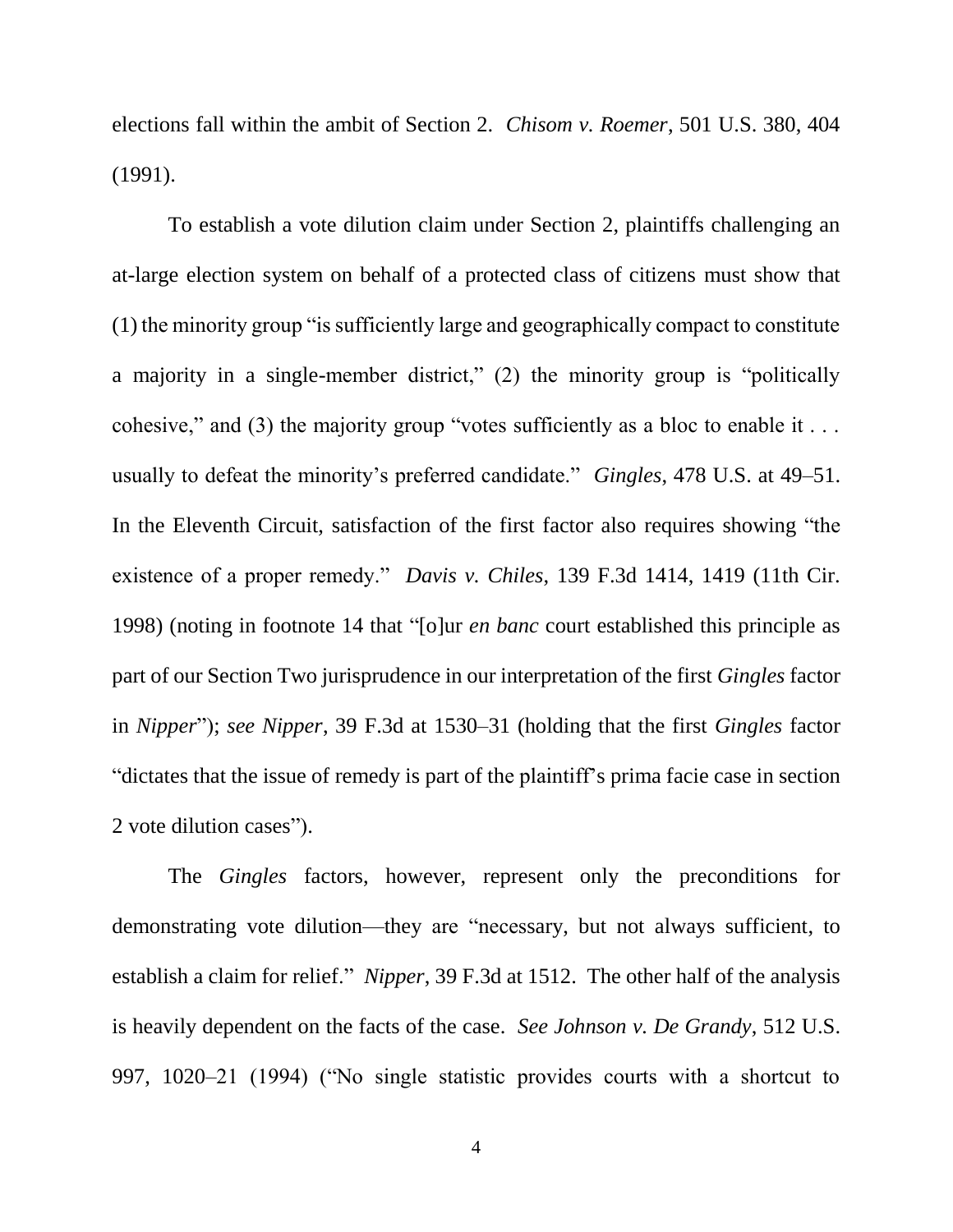determine whether [an election structure] unlawfully dilutes minority voting strength."); *Nipper*, 39 F.3d at 1498 (declaring that Section 2 vote dilution cases "are inherently fact-intensive"); *id.* at 1527 ("Courts evaluating vote dilution claims . . . must consider all relevant evidence."). Once the factors are met, Section 2 demands the court inquire whether, "under the totality of the circumstances," the members of the minority group "possess the same opportunities to participate in the political process and elect representatives of their choice enjoyed by other voters."<sup>2</sup> *Id.* at 1512 (quoting *League of United Latin Am. Citizens, Council No. 4434 v. Clements*, 999 F.2d 831, 849 (5th Cir. 1993)); *see also Chisom*, 501 U.S. at 399 (1991) (rejecting the argument that the word "representative" in Section 2 excluded elected judges). Such an inquiry necessitates a "comprehensive, not limited, canvassing of relevant facts." *Johnson*, 512 U.S. at 1011.

Defendants' motion to dismiss attacks Plaintiffs' Section 2 claim on three fronts. First, Defendants argue Plaintiffs have failed to suggest a proper remedy for

 $\overline{\phantom{a}}$ 

<sup>&</sup>lt;sup>2</sup> Section 2(b), 52 U.S.C. § 10301(b), in full, provides:

A violation of  $[Section 2(a)]$  is established if, based on the totality of circumstances, it is shown that the political processes leading to nomination or election in the State or political subdivision are not equally open to participation by members of a class of citizens protected by subsection (a) in that its members have less opportunity than other members of the electorate to participate in the political process and to elect representatives of their choice. The extent to which members of a protected class have been elected to office in the State or political subdivision is one circumstance which may be considered:  *Provided*, That nothing in this section establishes a right to have members of a protected class elected in numbers equal to their proportion in the population.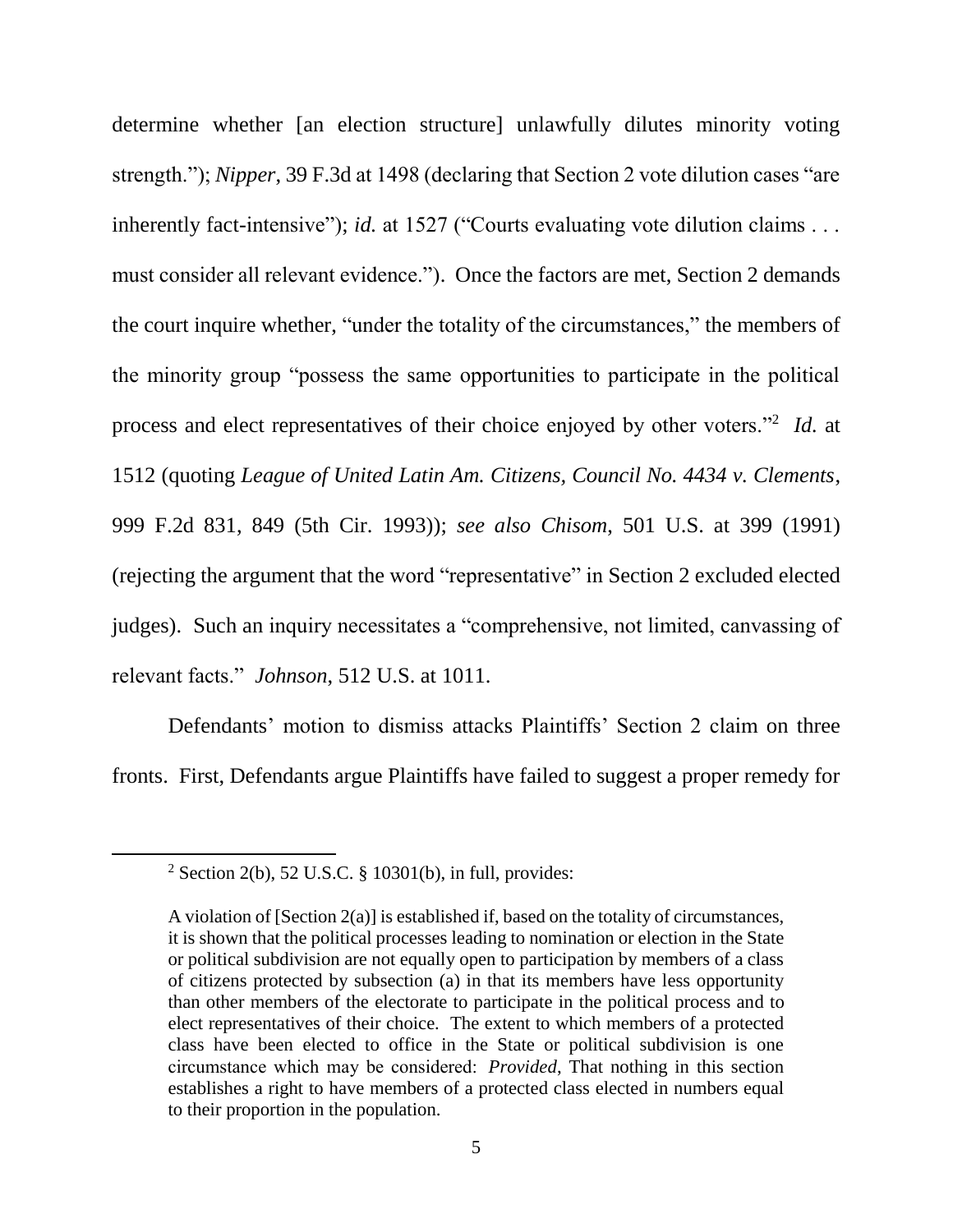the alleged vote dilution. In so doing, they skip over the traditional *Gingles* factors and go straight to this circuit's remedy requirement, claiming that prior Eleventh Circuit case law forecloses subdistricting as a possible solution. Second, Defendants maintain that the totality of the circumstances approach set forth in *Gingles* compels this court to hold that the State's interest in maintaining its current electoral system outweighs whatever vote dilution Plaintiffs might prove. Third, Defendants contend that, even if Plaintiffs put forth a prima facie case of Section 2 vote dilution, their lack of standing and the state's sovereign immunity bar Plaintiffs' claims. The court addresses each of these arguments in turn.

#### **A. Remedy**

### **1.** *Plaintiffs must allege a facially plausible remedy.*

Plaintiffs protest that at this stage they need only establish the three traditional *Gingles* factors, without any remedy averment. (Doc. # 34, at 7.) This is perhaps the case in other circuits, but not here. The Eleventh Circuit in *Nipper* explicitly held that "the issue of remedy is part of the plaintiff's prima facie case in section 2 vote dilution cases," 39 F.3d at 1530–31, and in the process of coming to that decision, it repeatedly emphasized the "threshold nature of the *Gingles* factors," *id.*  at 1512 (referring eleven times to the "*Gingles* threshold factors"). It is impossible to reconcile this language with Plaintiffs' statement of the law, which would have the court ignore the remedy requirement until some later procedural moment. In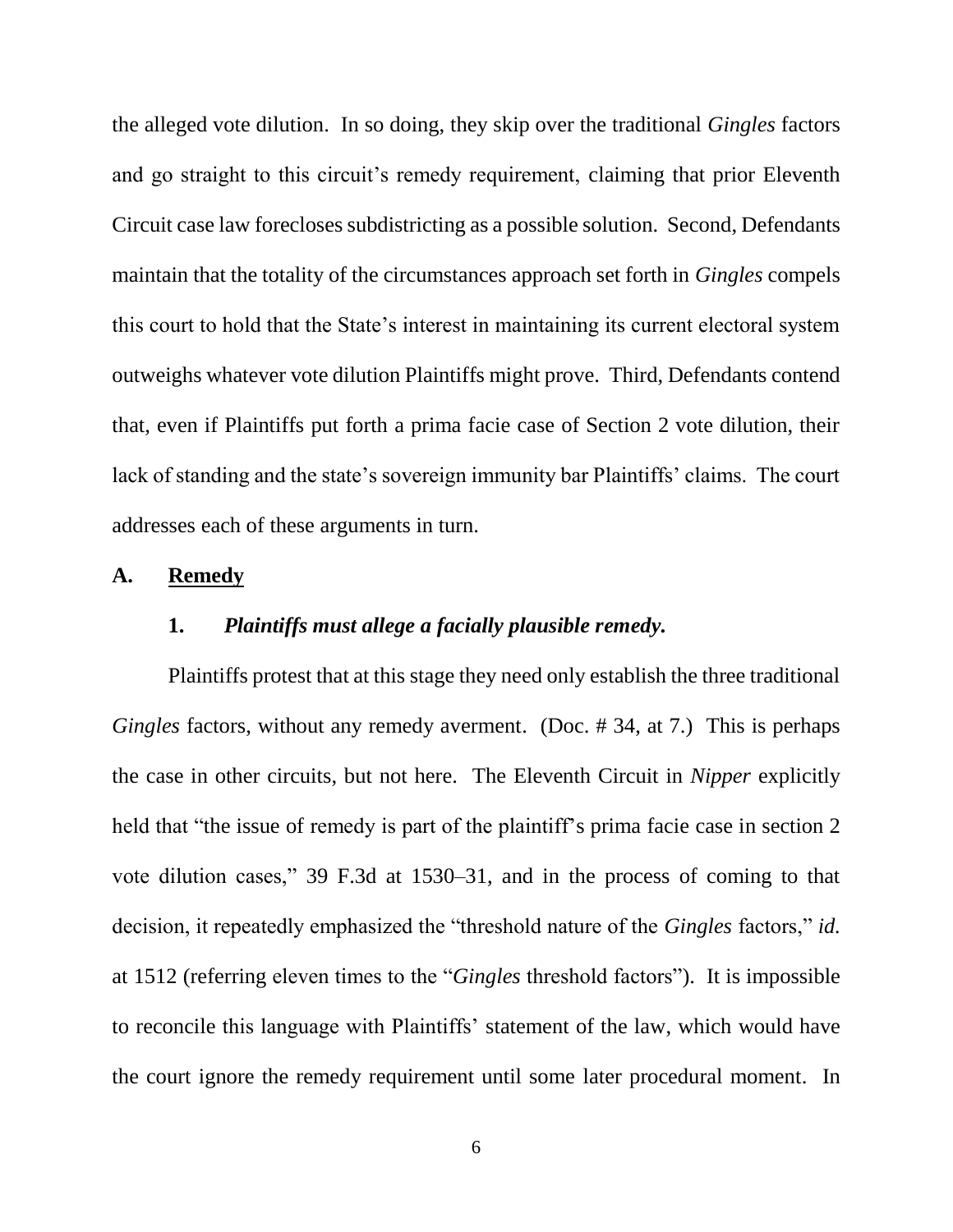defending a Section 2 claim against a motion to dismiss, Plaintiffs must allege a plausible remedy. However, the burden at this stage is far from onerous. In alleging a remedy capable of surviving a motion to dismiss, as with any other sort of allegation at this stage, Plaintiffs need only demonstrate facial plausibility. *Iqbal*, 556 U.S. at 678.

#### **2.** *Subdistricting is a facially plausible remedy at this stage.*

Defendants contend Plaintiffs have failed to plead a facially plausible remedy because binding Eleventh Circuit authority forecloses their suggested remedy subdistricting—as a viable option. They point to four cases for this proposition: *Nipper v. Smith*, 39 F.3d 1494 (11th Cir. 1994); *Southern Christian Leadership Conference of Alabama v. Sessions*, 56 F.3d 1281 (11th Cir. 1995) ("*SCLC*"); *White v. Alabama*, 74 F.3d 1058 (11th Cir. 1996); and *Davis v. Chiles*, 139 F.3d 1414 (11th Cir. 1998). Although these cases highlighted the flaws of subdistricting as a potential judicial remedy, three (*Nipper*, *SCLC*, and *Davis*) do so exclusively in cases involving the election of trial judges, and the other (*White*) did not reach the issue.<sup>3</sup> No Eleventh Circuit case has yet rejected subdistricting as a remedy for vote dilution in *appellate* judicial elections. This distinction may turn out to be

l

<sup>&</sup>lt;sup>3</sup> The *White* court, in dicta, does refer to single-member subdistricting as "the traditional" vote dilution remedy," 74 F.3d at 1066, but it does so in a passing reference accompanied by no analysis or explanation. Though worth mentioning, the phrase is afforded little weight in the court's analysis here.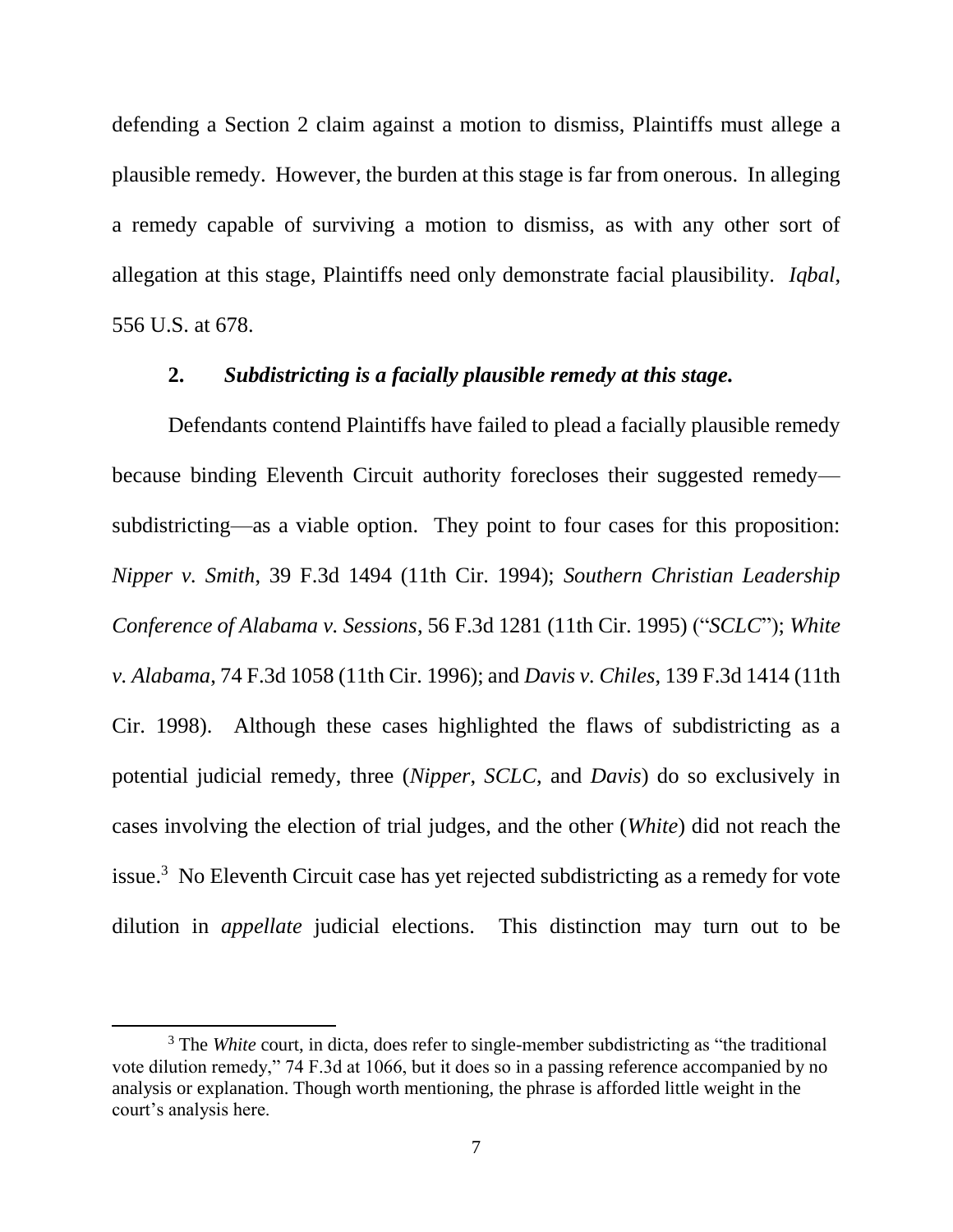immaterial in the end, and it may be that the court determines down the road that subdistricting is not a viable remedy in appellate judicial elections, as the Eleventh Circuit has decided in the election of Alabama's trial judges. But at this prediscovery stage of the litigation, the trial/appellate distinction appears capable of changing the outcome of the case, and it therefore counsels against a potentially premature dismissal.

The cases bear out this conclusion. *Nipper* and *SCLC* involved challenges to the at-large judicial election systems in Florida and Alabama, respectively. In both cases, the *en banc* Eleventh Circuit rejected subdistricting as a remedy for Section 2 vote dilution. However, the reasoning in *Nipper*, on which the *SCLC* court heavily relies, appears to limit the holding (at least implicitly) to cases challenging the election of trial judges. For one, *Nipper* included a footnote clarifying that the issue in that case "concern[ed] the election of trial court judges, not the members of a multimember appellate court," and added the caveat that "there might be more to be said for some form of 'representation' on a collegial court (like a state supreme court) than on a single-judge trial court." *Nipper*, 39 F.3d at 1535 n.78 (mentioning also the relevance of "bring[ing] diverse perspectives to the court" in the appellate context).<sup>4</sup> This language demonstrates, at the very least, that the *Nipper* court did

 $\overline{a}$ 

<sup>&</sup>lt;sup>4</sup> That footnote elaborates on how the differences between the elections of legislators and trial judges justify a different Section 2 analysis. Focusing on whether the "circumstantial evidence factors referred to in *Gingles*" are appropriate in the judicial election context, the court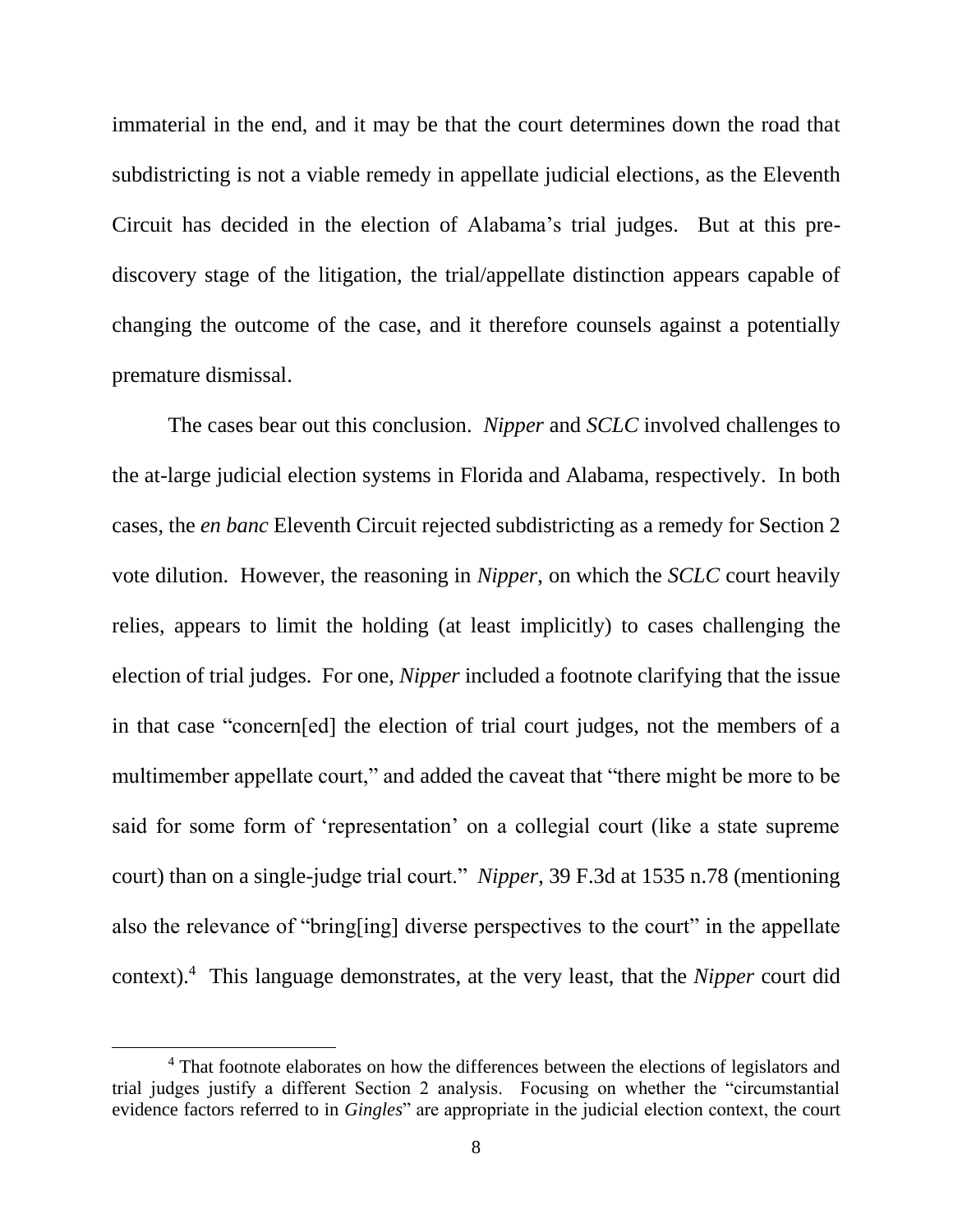not take it as a given that challenges to appellate court elections would be in all regards the same as challenges to trial court elections.

The rest of the *Nipper* opinion is consistent with that reading. The reasons for which the Eleventh Circuit rejected subdistricting in the context of a trial court election might not apply with the same force to appellate court elections. For example, although the court took issue with the way subdistricting would further dilute the minority influence in all but the contrived minority districts, it also recognized that "the concern is more pronounced here [than in the elections of collegial bodies] because trial court judges act alone in exercising their power." *Id.* at 1543. The court reasoned that subdistricting would "eliminate the minority voters' electoral influence over" trial judges outside their subdistrict, while "[i]n the case of collegial bodies [with subdistrict elections], all citizens continue to elect at least one person involved in the decisionmaking process and are, therefore, guaranteed a voice in most decisions." *Id.* at 1543–44.

Although the Eleventh Circuit specifically referred to "collegial bodies" in the "legislative context," *id.* at 1543, it noted elsewhere in the opinion that an appellate court comprises individual judges who "decide[ ] cases as a group," *id.* at 1535 n.78,

 $\overline{\phantom{a}}$ 

in dicta notes the analytical differences between trial and appellate courts. *Nipper*, 39 F.3d at 1535 n.78. Although the election of appellate judges was not before the court in *Nipper*, the logic of the decision (including the footnote highlighted here) supports the conclusion that other considerations could prevail in a challenge involving appellate judicial elections—or, at the very least, that these considerations deserve a closer look on a developed factual record.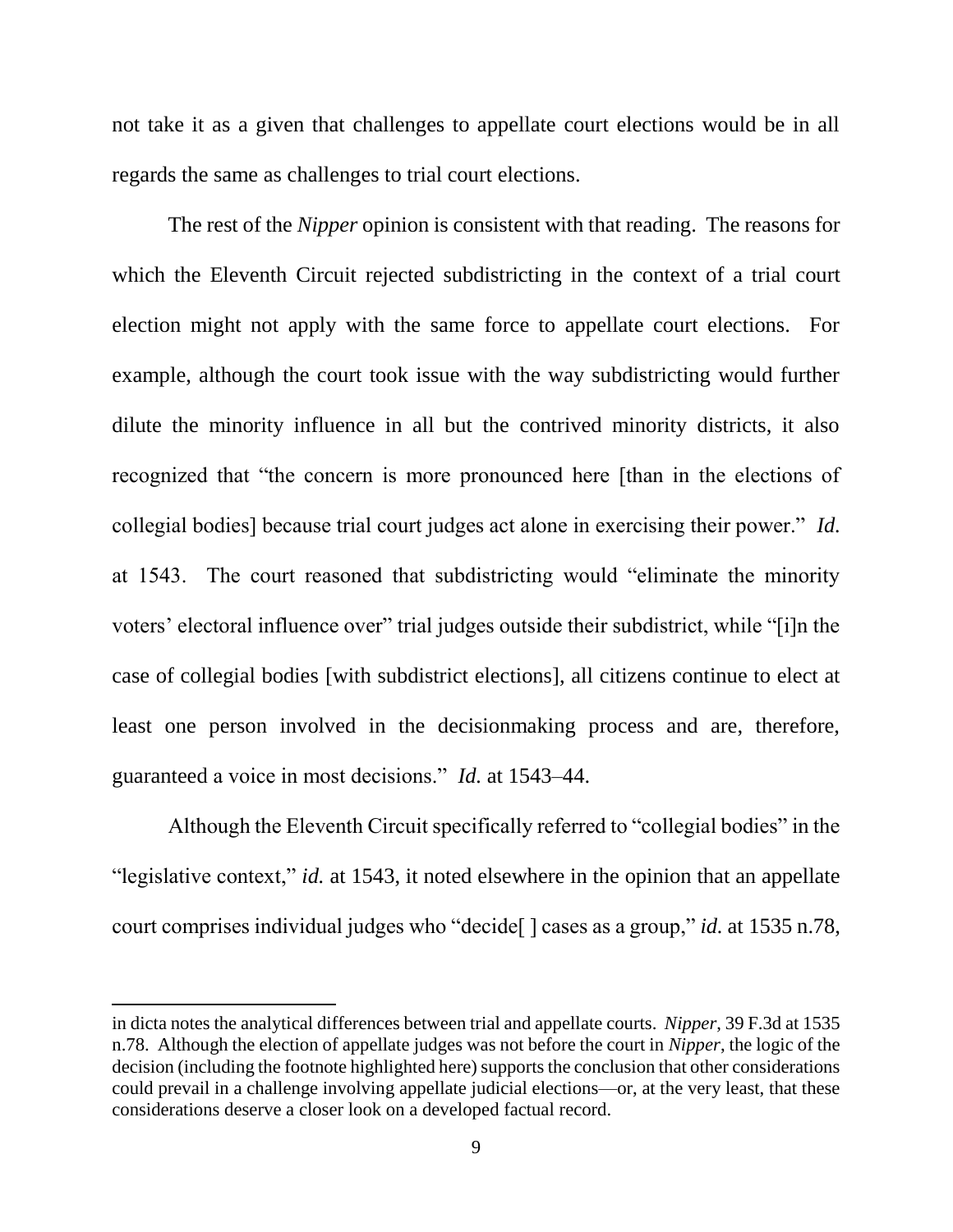as opposed to trial judges who "conduct their decisionmaking process independently," *id.* at 1544. This distinction should not be ignored. *Nipper*'s language acknowledges the possibility that, for purposes of fashioning a Section 2 remedy, Alabama appellate courts should be viewed as more akin to legislatures than to Alabama trial courts. But the merits of that analogy and its potential effects on the court's remedy considerations are issues that would benefit from full briefing on a developed factual record. *Nipper* and *SCLC* both were decided after bench trials, not on the allegations at the Rule 12(b)(6) juncture. Thus, far from being perfect analogues to the case at bar, *Nipper* and *SCLC* together counsel against rote application of their holdings, first, by recognizing that trial and appellate judicial elections may not be analytically identical, and second, by demonstrating the amount of factual detail required to make Section 2 determinations.

*White* and *Davis* are equally dissimilar. Although *White* involved a challenge to Alabama's appellate judicial elections, the opinion is little help here because the Eleventh Circuit in *White* did not analyze whether subdistricting could be ordered as a remedy for a Section 2 violation. *White* considered and rejected a different remedy altogether. 5 Defendants argue that *White* illustrates the Eleventh Circuit's hesitancy

 $\overline{\phantom{a}}$ 

<sup>5</sup> The district court found that the settlement agreement under scrutiny in *White* upheld the state's "interest in ensuring that voters have the opportunity to vote for all appellate judges" better than single-member districts would. *White v. State of Alabama*, 867 F. Supp. 1519, 1546 (M.D. Ala. 1994), *vacated*, 74 F.3d 1058 (11th Cir. 1996). Because the district court found that the parties settlement agreement embodied a remedy that was "at least as good for African-Americans as any alternative remedy," *id.* at 1535, it did not have to decide whether single-member districts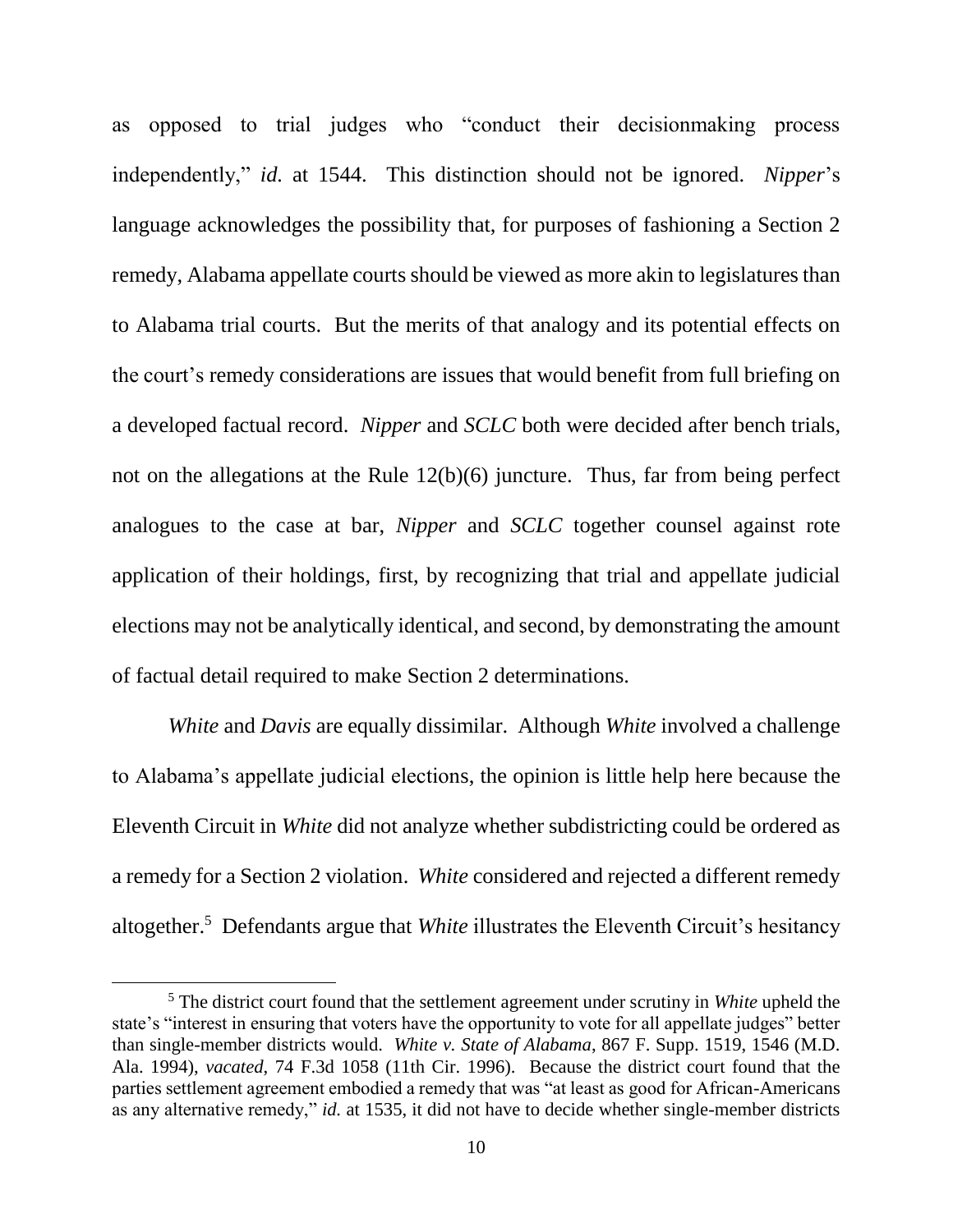to sanction any court-imposed restructuring of a state judicial election system, and thus weighs in favor of dismissal here. (Doc. # 17, at 26.) However, Defendants' conclusion does not follow the premise. It may be that *White*, to some degree, forecasts what the Circuit might say were it presented with the question now before this court—namely, whether subdistricting is a viable remedy for Section 2 vote dilution in the context of *appellate* judicial elections. But the judicial prerogative involves applying precedent, not making predictions. Because the Eleventh Circuit has yet to address the question directly, this court is left to travel on reason and other more distant precedent. Moreover, the stated reason for which the proposed remedy in *White* failed was because "federal courts may not mandate as a section 2 remedy that a state or political subdivision alter the size of its elected bodies." 74 F.3d at 1072 (quoting *Nipper*, 39 F.3d at 1532). Subdistricting does not necessarily involve an alteration of the size of the elected body, and thus *White* does not squarely prohibit it. The court declines to extend *White*'s holding to prohibit remedies that it did not purport to preclude.

*Davis* also did not change the Section 2 landscape in any significant way. As in *Nipper* and *SCLC*, after a bench trial, the court in *Davis* considered challenges to

l

would have been an appropriate Section 2 remedy in the case before it, *see id.* at 1536. On appeal, the Eleventh Circuit noted the arguments for a remedy replacing the at-large election system with single-member districts, *see*, *e.g.*, *White*, 74 F.3d at 1065, but it rejected the settlement agreement's remedy on grounds unrelated to those arguments.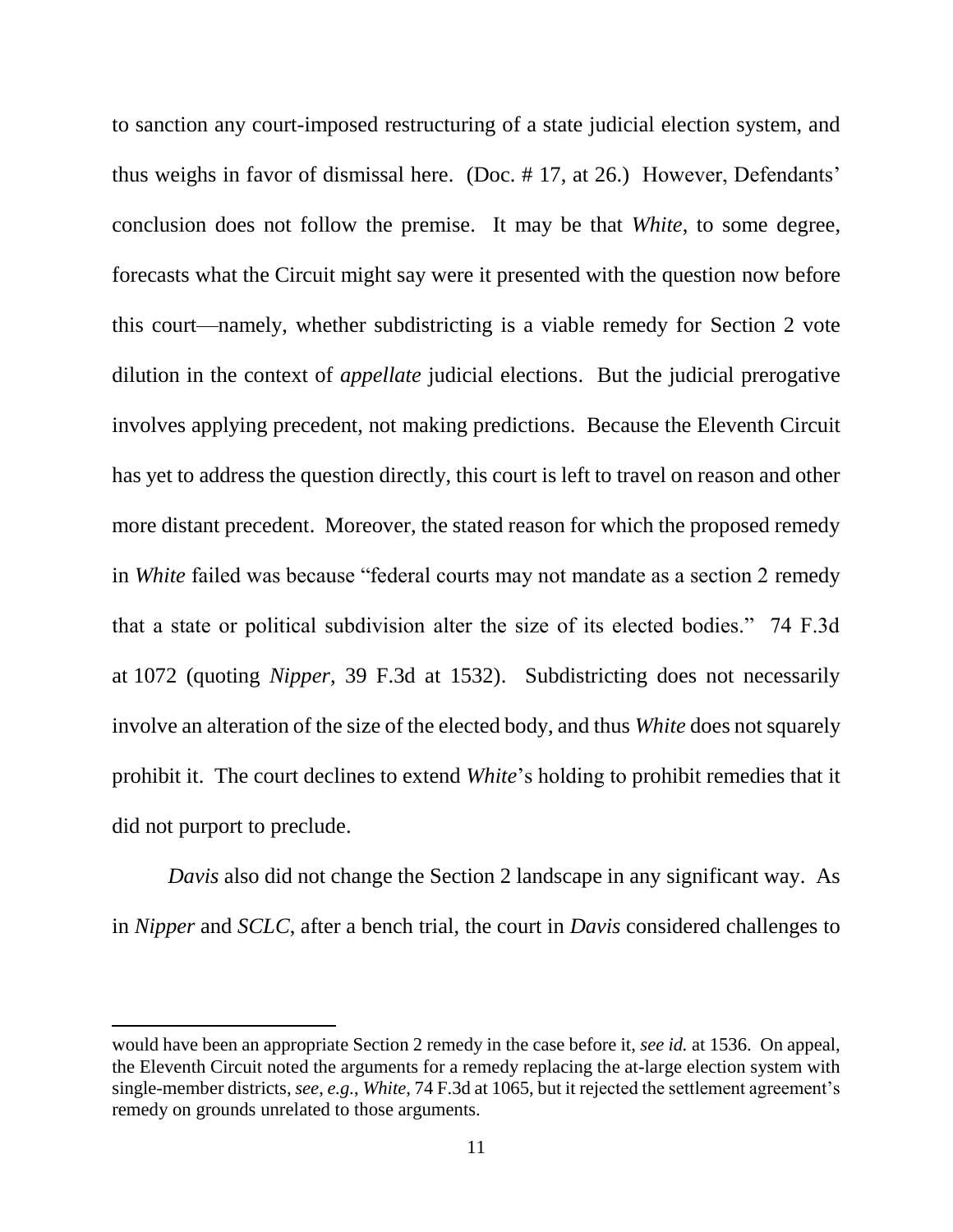the at-large elections of trial judges, this time in several Florida districts that had gone unchallenged in *Nipper*. Despite expressing qualms about the Circuit's Section 2 precedent, the panel in *Davis* faithfully applied *Nipper* and *SCLC*, recognizing that *Davis* presented the same question decided in those cases and holding that subdistricting is not a viable remedy in Section 2 challenges to trial court elections.<sup>6</sup> *Davis*, 139 F.3d at 1423. The court once again did not consider whether the rule applies in the case of appellate judicial elections.

Of course, it would be remiss to pretend *Nipper* and its offspring contain no countervailing considerations whatsoever—they contain several. To the extent subdistricting would "foster the idea that judges should be responsive to constituents" and limit the "pool of candidates" who might consider running for judicial office, *Nipper*, 39 F.3d at 1544–46, its effect on appellate court elections

 $\overline{\phantom{a}}$ 

 $6$  As Defendants point out (Doc. #17, at 27), the court expressed its disagreement with the *en banc* decision in *Nipper*, going so far as to opine that "in this circuit, Section Two of the Voting Rights Act frankly cannot be said to apply, in any meaningful way, to at-large judicial elections." *Davis*, 139 F.3d at 1424. This is dicta, and it represents the opinion of a panel that appears to be begrudgingly applying law with which it disagrees. There is little doubt that the *en banc* court that voted for *Nipper* would disagree with the *Davis* panel's characterization of that decision, which includes the remark that *Nipper* "appears to conflict with the Supreme Court's initial pronouncements on this subject in *Chisom* and *Houston Lawyers*." *See Davis*, 139 F.3d at 1424. Thus, when Defendants use *Davis*'s sweeping language to argue that subdistricting can *never* be appropriate in a challenge to any at-large judicial election (Doc. # 17, at 27–28), the court reads it with a grain of salt. In the broader precedential context, and with the knowledge that the *Davis*  panel expressly disagreed with controlling law on this topic, it is difficult to reach Defendants' conclusion. *Davis* involved a straightforward application of existing law, with no factual variation. It did not consider whether subdistricting could be used to remedy vote dilution in an *appellate* judicial elections case, and Defendants point to no other case that does. Extrapolating to reach the conclusion for which Defendants argue would be inconsistent with binding authority on this topic.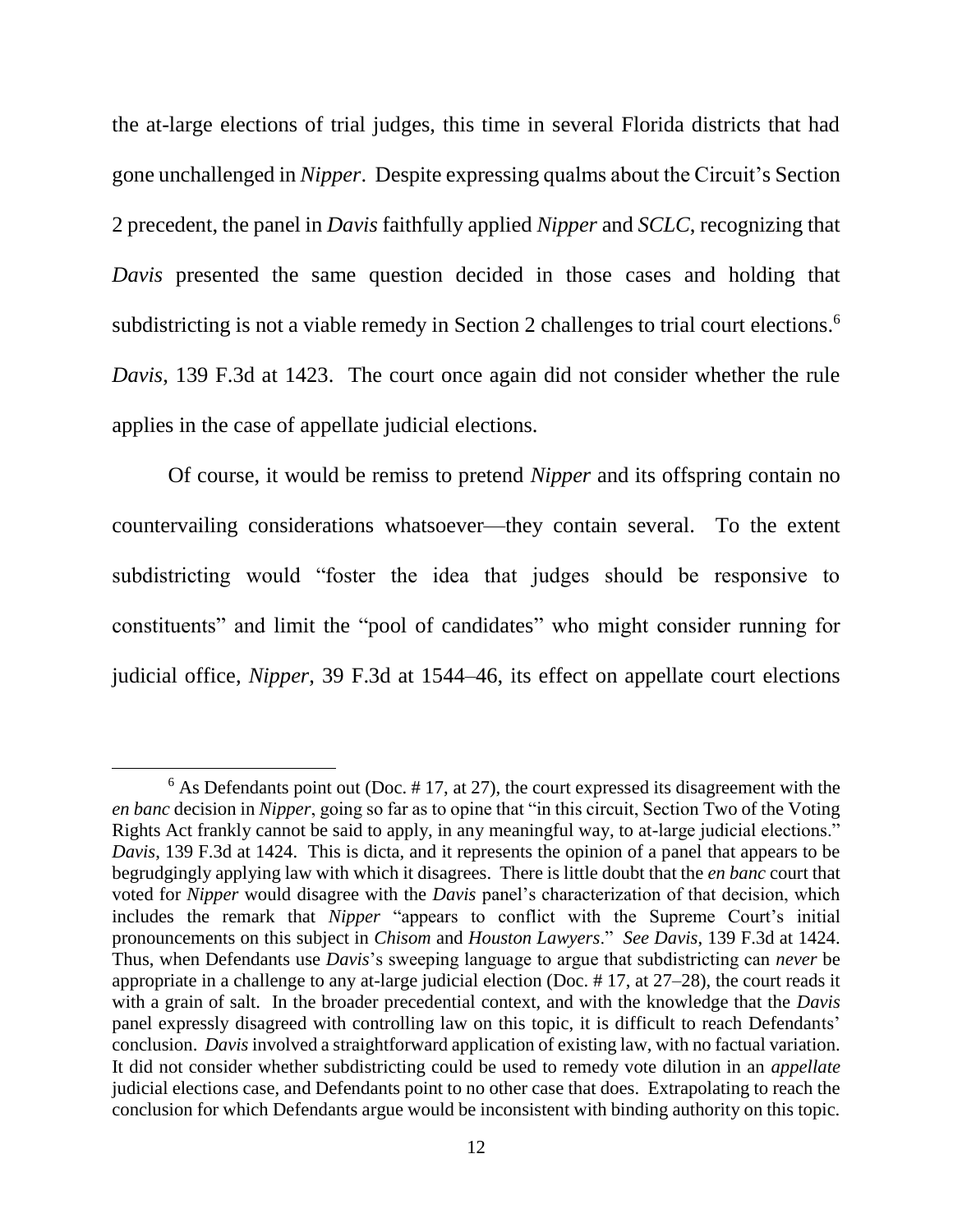would not differ much from its effect on trial court elections. Defendants list several additional ways in which subdistricting for trial and appellate judicial elections would undermine similar state interests. (Doc. # 17, at 31–40 (respect for a state's constitutional model; allowing voters to have a voice on the entire court; preventing the marginalization of minority voters; judicial independence; ensuring a large pool of candidates).) In this sense, the cases on trial court elections are somewhat comparable. But, in view of the differences between trial and appellate courts, as recounted above, Defendants have not shown that these similarities justify the farreaching conclusion that subdistricting can *never* be a viable remedy in a Section 2 case involving judicial elections. Indeed, no case ever has held as much. Defendants' argument also reaffirms that the question of an appropriate remedy requires a fact-intensive balancing, which is not generally suitable on a motion to dismiss. *See Davis*, 139 F.3d at 1419–20 ("In assessing a plaintiff's proposed remedy, a court must look to the totality of the circumstances, weighing both the state's interest in maintaining its election system and the plaintiff's interest in the adoption of his suggested remedial plan.").

Defendants may very well prove that subdistricting cannot work in this context. But dismissing Plaintiffs' case, without giving them a chance to conduct discovery and adduce evidence, would require the authority of nothing less than a spotted-dog case. Because no such case exists, the court cannot conclude, as a matter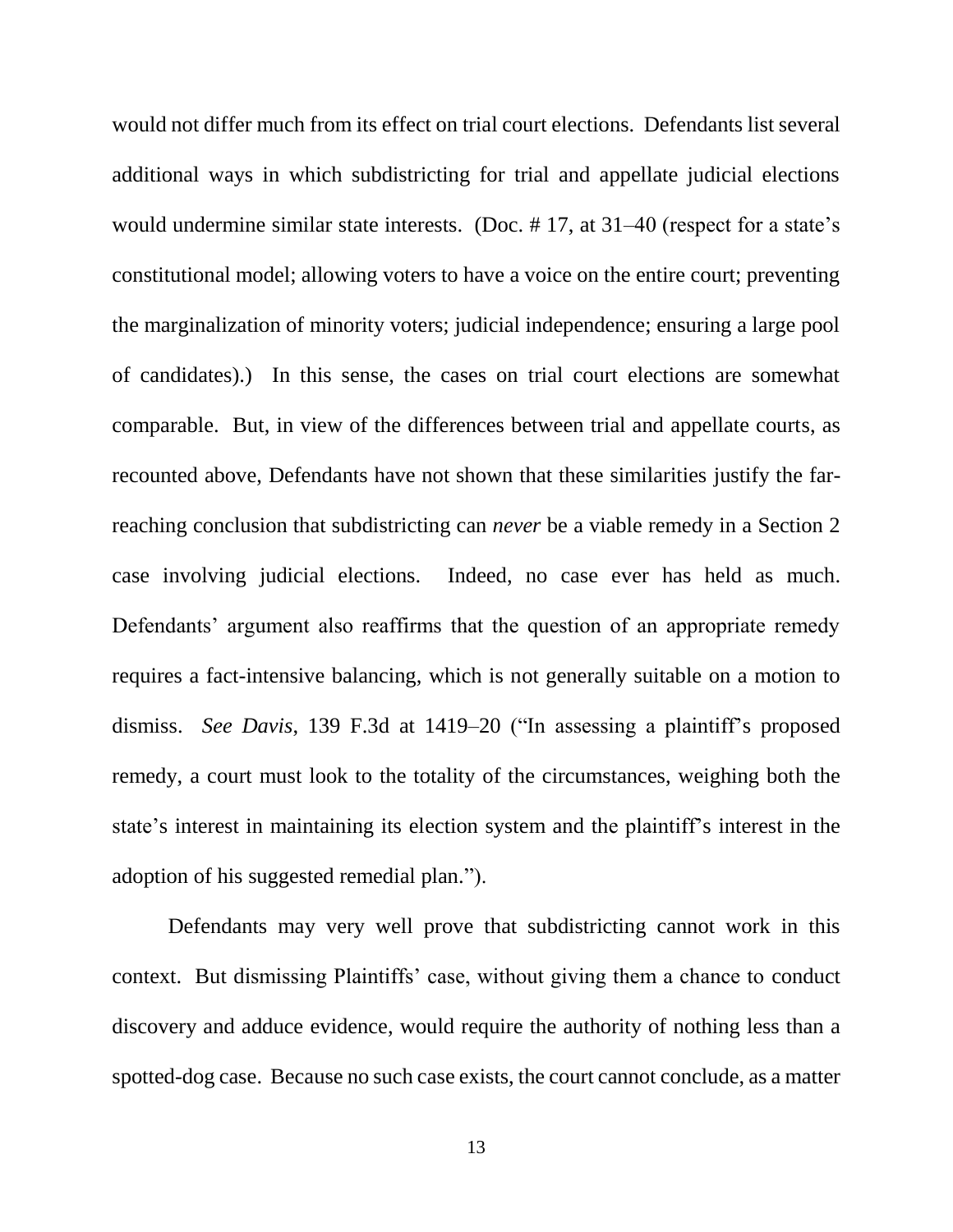of law, that subdistricting *never* can be employed as a remedy in a vote dilution challenge to a state system of appellate judicial elections. By suggesting subdistricting as a potential remedy, Plaintiffs have satisfied their pleading burden.

#### **B. Totality of the Circumstances**

Defendants next argue that the second step of the *Gingles* analysis—the totality-of-the-circumstances prong—compels dismissal. This is because "the State's interest in its current electoral system is so strong, it outweighs any alleged vote dilution." (Doc. # 17, at 44.) Defendants appear to argue that the degree to which Alabama's electoral system may have diluted the black vote is irrelevant because, no matter how extreme the vote dilution, the interest of minority citizens to participate in the democratic process can never outweigh the state's interest in maintaining the status quo. Defendants' argument is untenable.

First, Defendants' interpretation of the law would remove from the reach of Section 2 all cases of alleged vote dilution. If the state's interest is as strong as Defendants suggest, then how could a Section 2 individual plaintiff ever prevail on a claim for vote dilution? Yet, vote dilution claims have been cognizable under Section 2 for over three decades. *See Gingles*, 478 U.S. at 48–51 (discussing Section 2 claims based on vote dilution brought by black registered voters in North Carolina); *see also Allen*, 393 U.S. at 569 ("The right to vote can be affected by a dilution of voting power as well as by an absolute prohibition on casting a ballot.").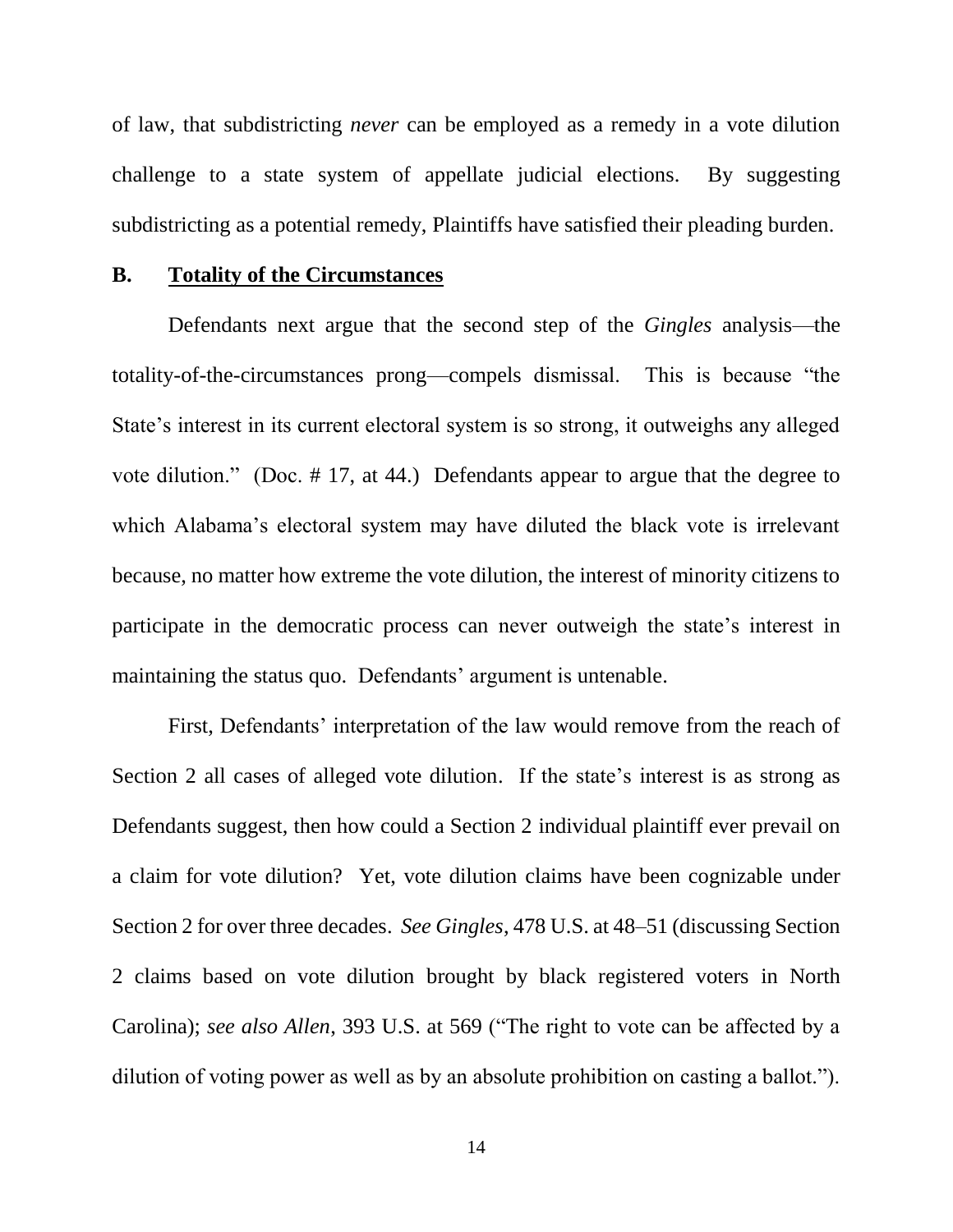And, at least since *Chisom*, state judicial elections have been subject to Section 2 review. 501 U.S. at 404. There is no case suggesting that a Section 2 vote dilution claim can never succeed in a challenge to a state judicial election at the appellate level. Holding as much would eviscerate Section 2 in the judicial election context.

Second, the totality-of-the-circumstances analysis requires the court to consider evidence that is not available at this stage in the litigation. As the Supreme Court made clear in *Johnson*, the inquiry must involve a "comprehensive, not limited, canvassing of relevant facts." 512 U.S. at 1011. Vote dilution cases brought under Section 2 are "inherently fact-intensive," *Nipper*, 39 F.3d at 1498, and thus courts evaluating them "must consider all relevant evidence," *id.* at 1527. "[U]nder [*Johnson*], reviewing courts are required—not just invited—to look beyond the *Gingles* threshold factors when evaluating vote dilution claims." *Id.* at 1513. But in reviewing a motion to dismiss the court can only look so far. The parties here have conducted no discovery and developed no significant evidentiary record. Yet, Defendants ask for a favorable ruling based on the "totality of the circumstances," an impossible task. It is no surprise that "the three cases most heavily relied on by Defendants were decided after lengthy bench trials and based on extensive evidentiary records." (Doc. # 34, at 7.) Accordingly, the motion to dismiss cannot be granted on this ground.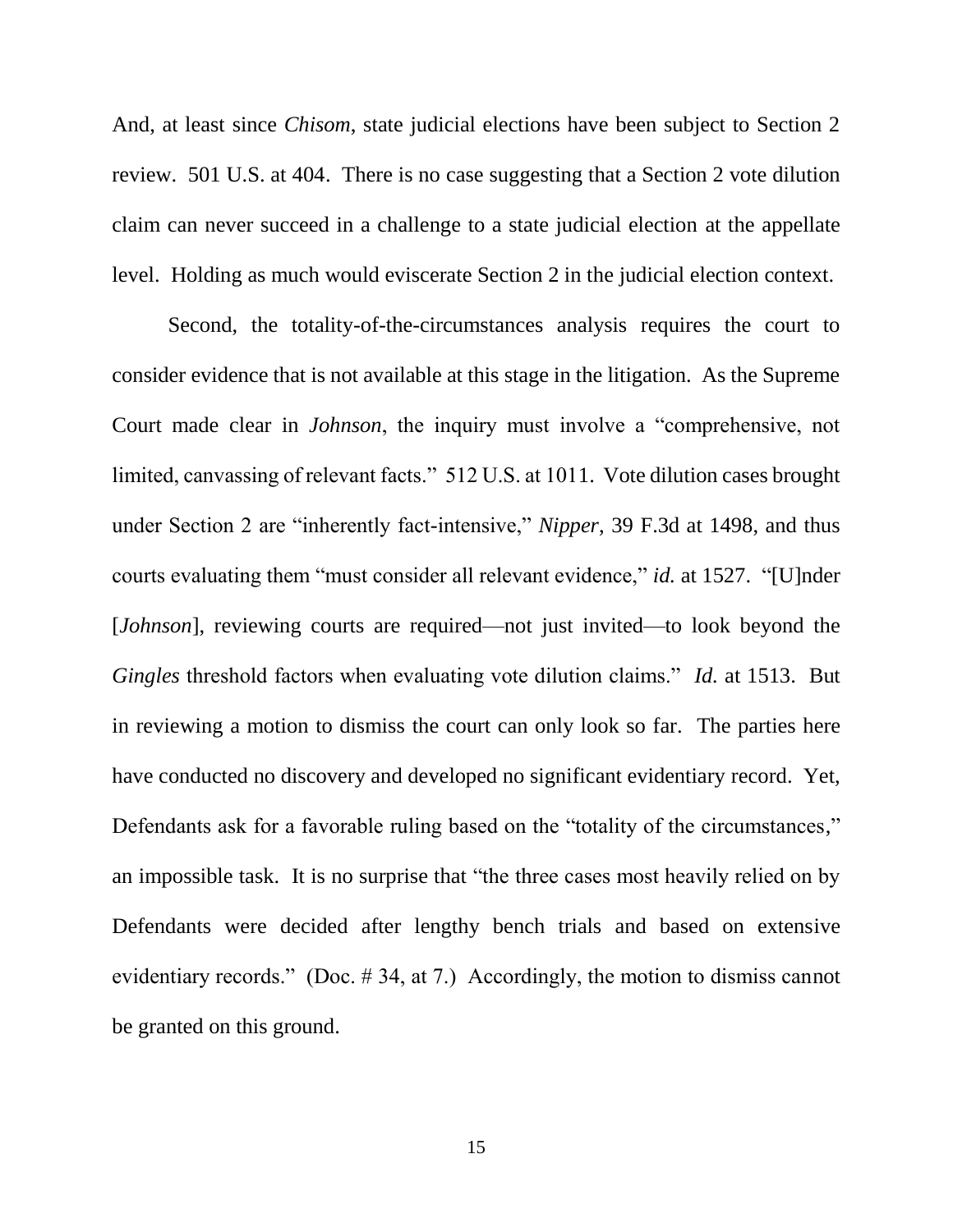# **C. Standing & Sovereign Immunity**

### **1.** *Plaintiffs have standing to sue.*

Defendants' standing arguments are also meritless. To establish standing, a plaintiff must allege an actual or imminent "injury in fact" that was caused by the conduct complained of and is likely to be "redressed by a favorable decision." *Lujan v. Defenders of Wildlife*, 504 U.S. 555, 560–61 (1992). Aside from recycling the remedy argument dealt with in a prior section of this opinion, Defendants only challenge Plaintiffs' statement of injury.

### **a. Individual Plaintiffs**

Defendants contend that Plaintiffs lack standing because the Complaint fails to "identify particular judicial candidates of their *personal* choice whom they were unable to elect on account of race, or [fails to allege] that they personally have suffered vote dilution because the challenged courts' members are elected statewide." (Doc. # 17, at 49.) But Plaintiffs need not identify specific losing candidates in order to have standing. *See Gray v. Sanders*, 372 U.S. 368, 375 (1963) (holding that "any person whose right to vote is impaired . . . has standing to sue"); *Baker v. Carr*, 369 U.S. 186, 206 (1962) (holding that "voters who allege facts showing disadvantage to themselves as individuals have standing to sue"). And they have already alleged a personal injury. In the Complaint, Plaintiffs allege (1) that they are residents of Perry, Jefferson, Tuscaloosa, and Lee counties (Doc. # 1, at 4),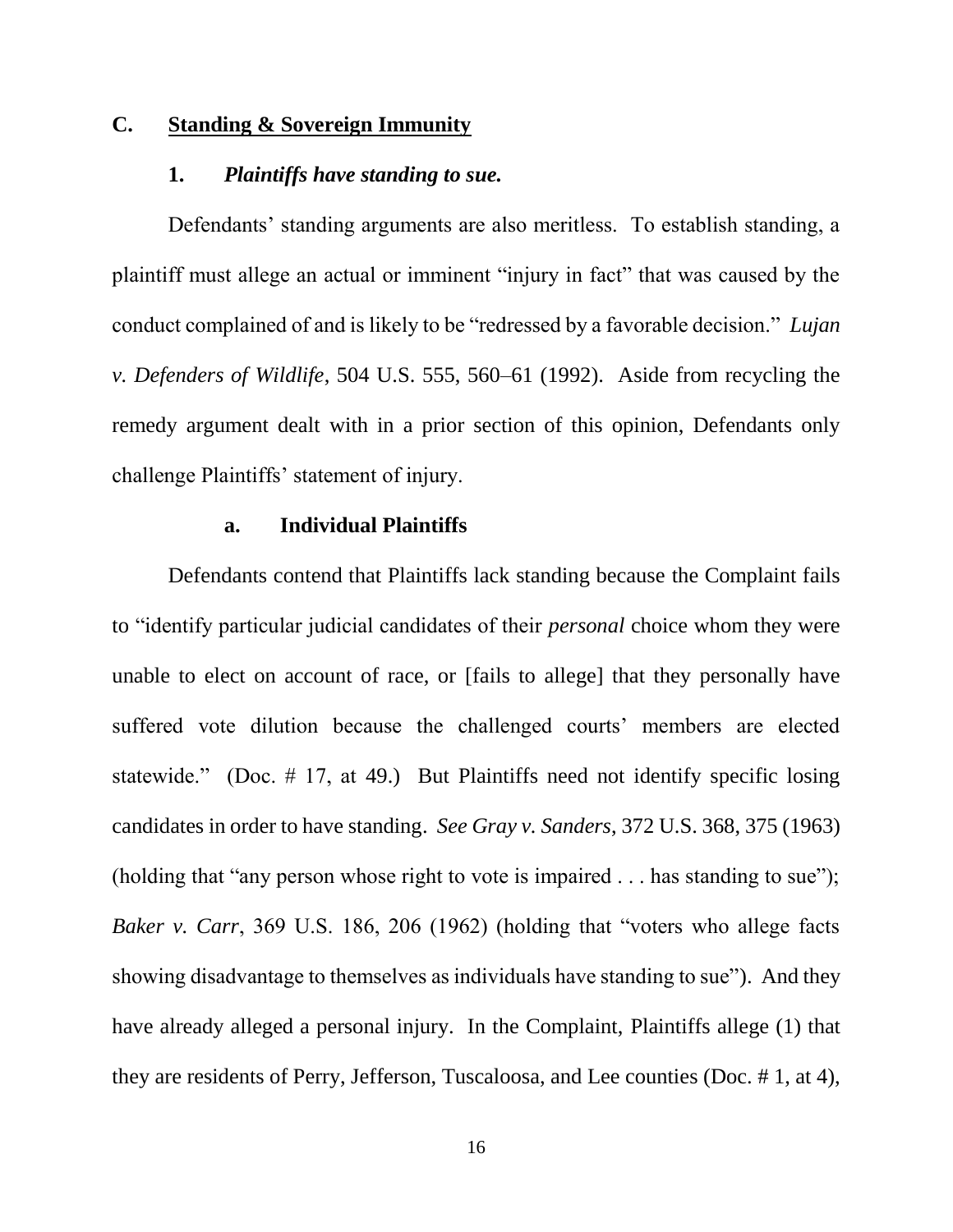and (2) that they are registered voters and members of a protected class whose electoral strength has been diluted by Alabama's structure of appellate judicial elections (Doc. # 1, at 4, 13–14). These allegations are enough to establish standing and proceed past the motion to dismiss stage. *See Lujan*, 504 U.S. at 561 ("At the pleading stage, general factual allegations of injury resulting from the defendant's conduct may suffice."); *see also Common Cause/Georgia v. Billups*, 554 F.3d 1340, 1351 (11th Cir. 2009) (holding that even a "small injury" hindering a person's ability to vote "is sufficient to confer standing").

#### **b. Alabama NAACP**

Defendants also argue that the Alabama NAACP lacks organizational standing. An organization may sue on behalf of its members if: (1) they "would otherwise have standing to sue in their own right," (2) "the interests at stake are germane to the organization's purpose," and (3) "neither the claim asserted nor the relief requested requires the participation of individual members in the lawsuit." *Friends of the Earth, Inc. v. Laidlaw Environmental Servs. (TOC), Inc.*, 528 U.S. 167, 181 (2000). Defendants, rather than arguing the point, assert that "[t]he Complaint is simply silent on these issues."

Defendants' assertion is a head-scratcher. As demonstrated in the previous section, the individual plaintiffs have "standing to sue in their own right"—thus, the first prong is satisfied. As for the second prong, the Complaint goes into some detail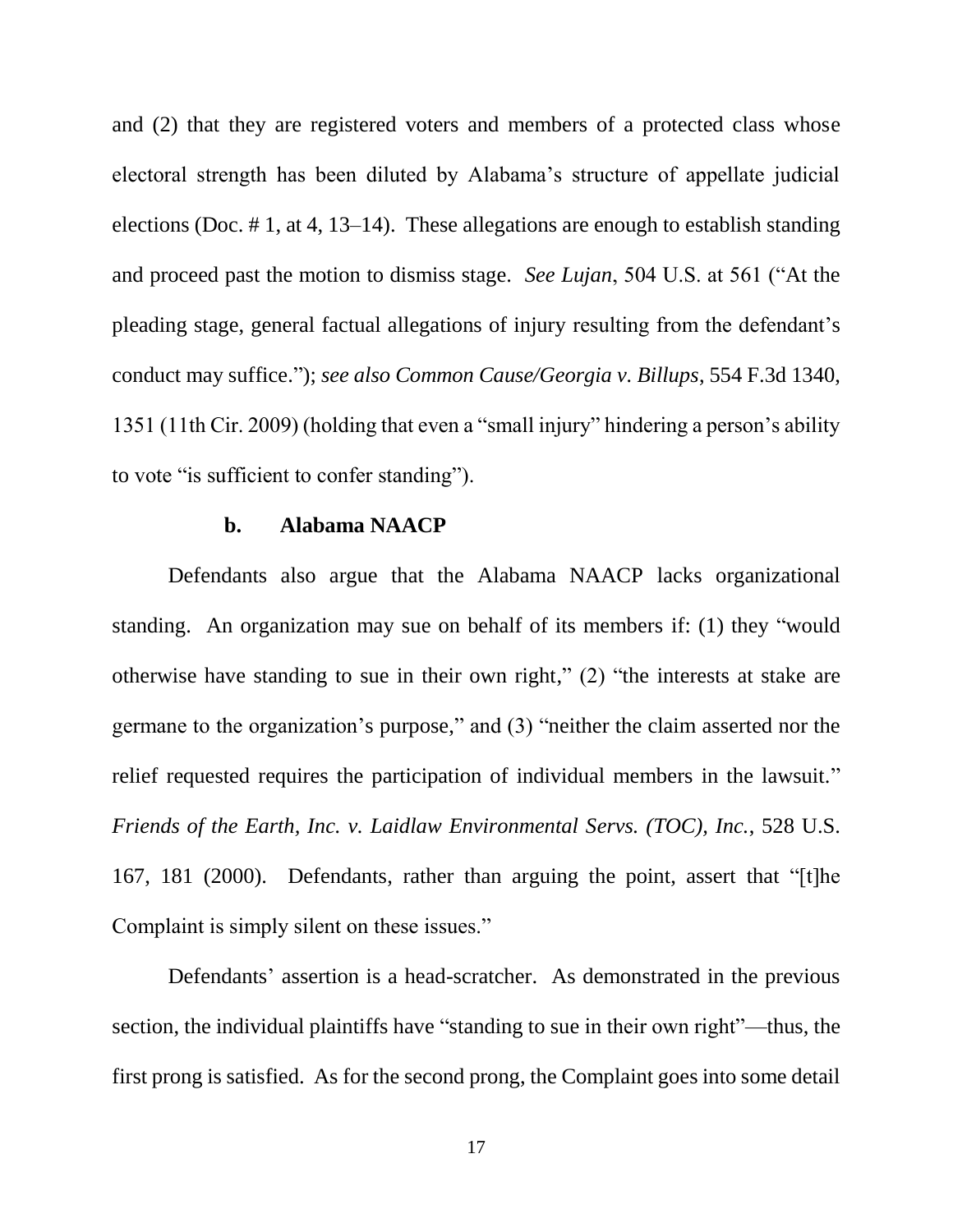about how the interests of the Alabama NAACP involve working "to ensure the political, educational, social, and economic equality of African Americans," "to eliminate racial discrimination in the democratic process," and "to enforce federal laws and constitutional provisions securing voting rights." (Doc. # 1, at 3.) It even describes specific ways in which the Alabama NAACP encourages African Americans to get out to vote. (Doc.  $\# 1$ , at 3.) Accordingly, the court finds that "the interests at stake are germane to the organization's purpose," and thus the second prong is satisfied. Finally, the claim here does not require "the participation of individual members in the lawsuit" because the claim is for "prospective or injunctive relief." *See United Food & Commercial Workers Union Local 751 v. Brown Group, Inc.*, 517 U.S. 544, 546 (1996) (holding that "'individual participation' is not normally necessary when an association seeks prospective or injunctive relief for its members").

### **2.** *The State of Alabama is not immune.*

 $\overline{\phantom{a}}$ 

The State of Alabama argues that the Eleventh Amendment immunizes it from suit by private plaintiffs under the VRA.<sup>7</sup> (Doc. #17, at 50–51.) Generally speaking, the Eleventh Amendment prevents nonconsenting states and state actors from being

 $<sup>7</sup>$  There is no question that the Attorney General may sue on behalf of voters under the</sup> enforcement provision of the VRA, and it is clear that other state defendants may be sued for prospective, injunctive relief under *Ex Parte Young*, 209 U.S. 123 (1908). Because the Secretary of State has been named, the suit will proceed regardless of the outcome of this discussion. The sole question here is whether the State of Alabama may be sued by a private litigant under Section 2 of the VRA.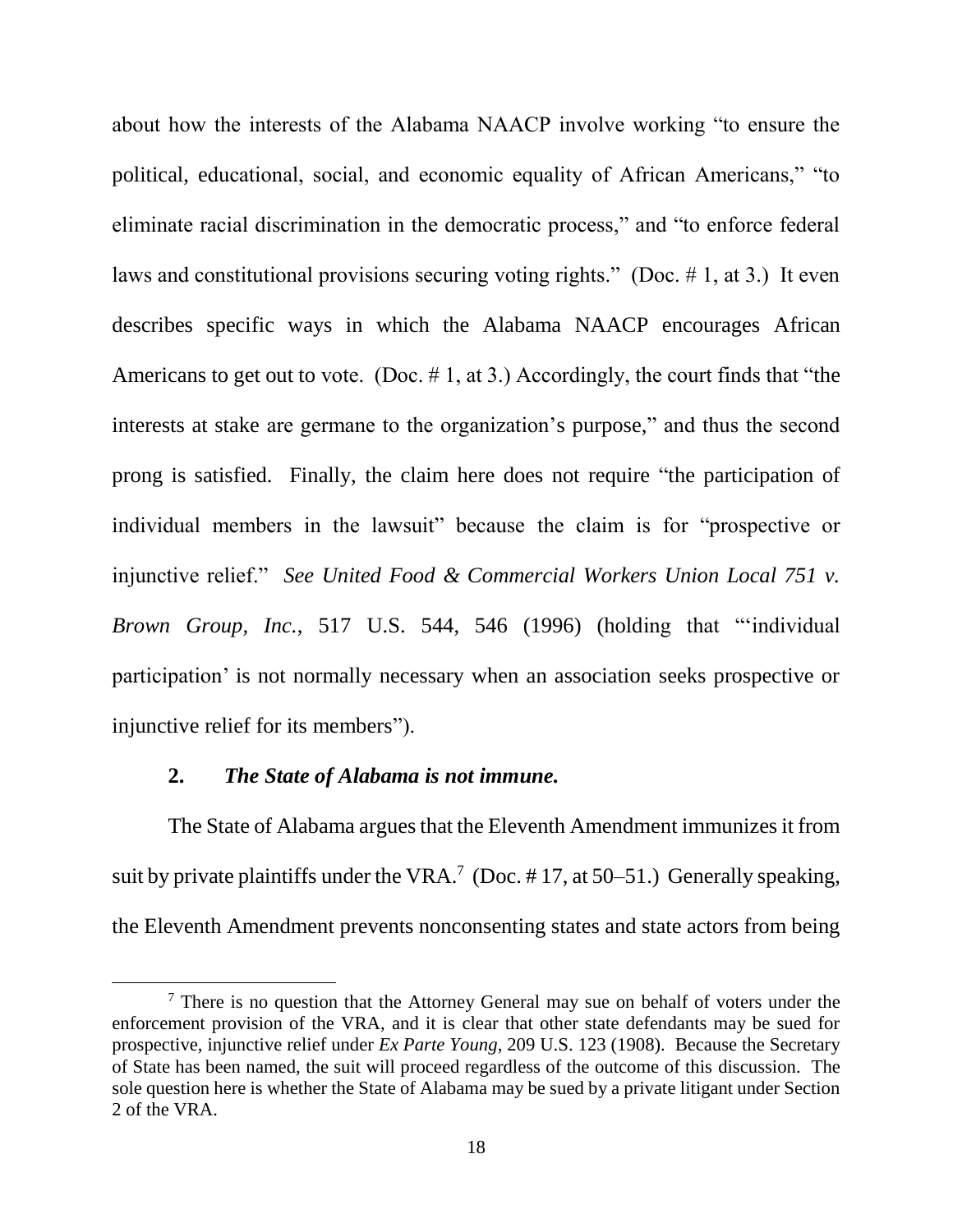sued by private individuals in federal court. *See McLendon v. Ga. Dep't of Cmty. Health*, 261 F.3d 1252, 1256 (11th Cir. 2001). However, even where a state has not waived its immunity, "Congress can abrogate [it] by enacting legislation to enforce the substantive provisions of the Fourteenth Amendment." *Id.* at 1298. The question here, therefore, is whether Section 2 of the VRA abrogates Alabama's sovereign immunity in actions brought by private plaintiffs.<sup>8</sup>

Congress is said to have abrogated the sovereign immunity of a state if it has (1) "unequivocally expresse[d] its intent" to do so, and (2) has acted "pursuant to a valid exercise of power." *Green v. Mansour*, 474 U.S. 64, 68 (1985). Dealing first with the second prong, courts have long recognized Section 2 as a valid exercise of Congress's power to enforce the Fourteenth and Fifteenth Amendments. *See City of Boerne v. Flores*, 521 U.S. 507, 518 (1997) ("We have also concluded that other measures protecting voting rights are within Congress' power to enforce the Fourteenth and Fifteenth Amendments, despite the burdens those measures placed on the States.") (citing *South Carolina v. Katzenbach*, 383 U.S. 301 (1966), which upheld several provisions of the VRA); *United States v. Board of Comm'rs of* 

 $\overline{a}$ 

<sup>8</sup> An assertion of Eleventh Amendment immunity challenges a court's subject-matter jurisdiction. A challenge to subject-matter jurisdiction implicates Rule 12(b)(1), not Rule 12(b)(6), of the Federal Rules of Civil Procedure. *See McElmurray v. Consol. Gov't of Augusta–Richmond Cty.*, 501 F.3d 1244, 1251 (11th Cir. 2007). On a Rule 12(b)(1) facial attack, the court evaluates whether the plaintiff "has sufficiently alleged a basis of subject matter jurisdiction" in the complaint and employs standards similar to those governing Rule 12(b)(6) review. *Houston v. Marod Supermarkets, Inc.*, 733 F.3d 1323, 1335–36 (11th Cir. 2013).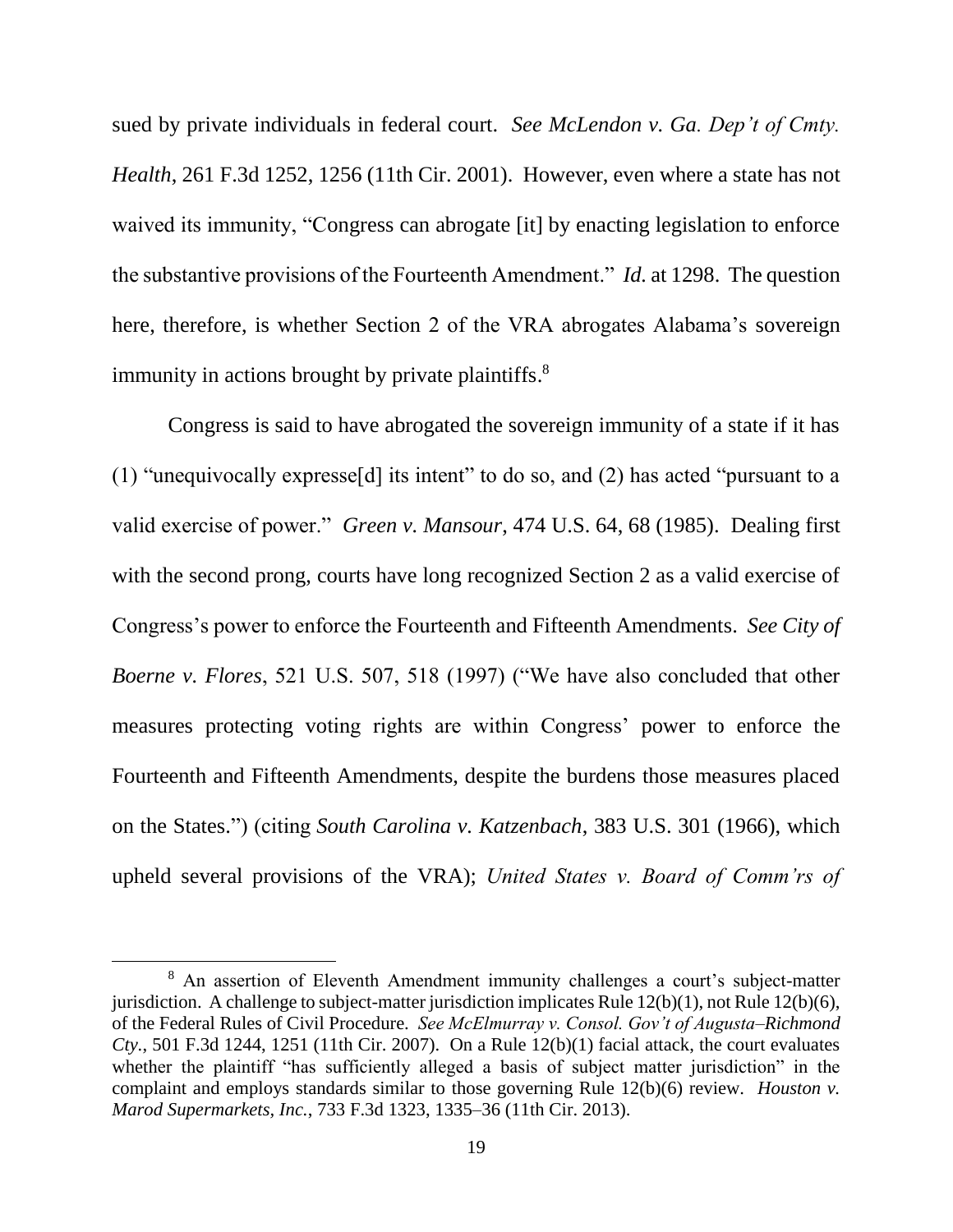*Sheffield, Ala.*, 435 U.S. 110, 126–27 (1978) ("The [VRA], of course, is designed to implement the Fifteenth Amendment and, in some respects, the Fourteenth Amendment."); *United States v. Marengo Cty. Comm'n*, 731 F.2d 1546, 1556 (11th Cir. 1984) ("Congress [in enacting Section 2] . . . relied not on any independent power to interpret the Constitution but rather on congressional power to *enforce* the Civil War Amendments."). Thus, the only remaining issue is whether Congress's intent to abrogate state sovereign immunity unequivocally was expressed in the VRA.

The standard for finding a valid abrogation is "stringent." *Seminole Tribe of Fla. v. Florida*, 517 U.S. 44, 56 (1996).But here, it is difficult to conceive of any reasonable interpretation of Section 2 that does not involve abrogation of the state's immunity. The statute explicitly forbids "*any State*" from imposing a "voting qualification or prerequisite," or a "standard, practice or procedure," that "results in a denial or abridgement of the right of any citizen of the United States to vote" because of their "race or color." 52 U.S.C. § 10301 (emphasis added). Such a restriction on state action would be toothless without the right to sue for a remedy. And the right of private litigants to bring such an action under Section 2 "has been clearly intended by Congress since 1965." *See Morse v. Republican Party*, 517 U.S. 186, 240 (1996) (Breyer, J., concurring) (quoting S. REP. NO. 97-417, at 30 (1982)). With two principles in mind—first, that the statute purports to limit the conduct of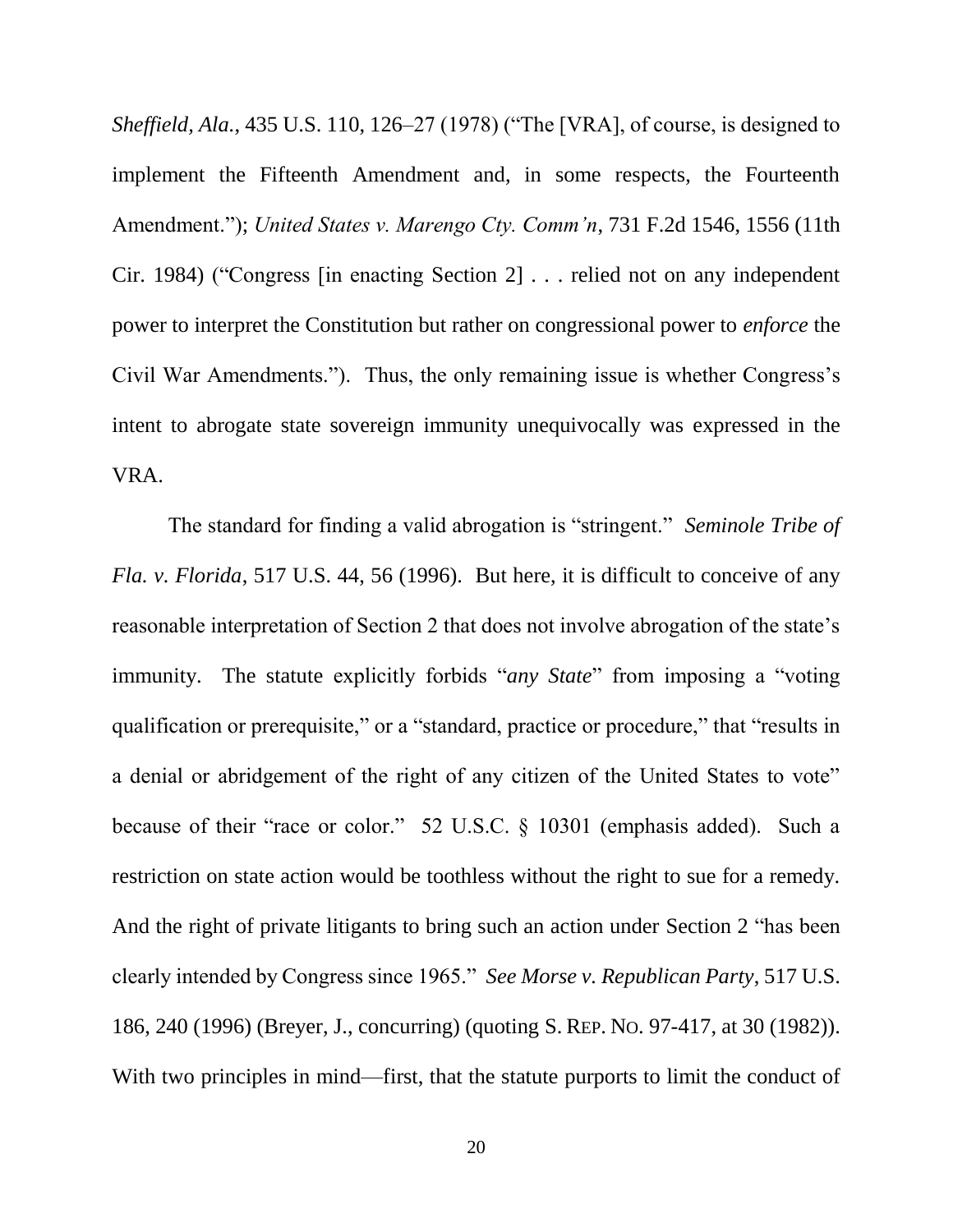states and, second, that private litigants have the right to sue for a remedy—one wonders how Section 2 plausibly could function if private litigants were barred from suing states.<sup>9</sup>

The [VRA] was drafted to make the guarantees of the Fifteenth Amendment finally a reality for all citizens. Congress realized that existing remedies were inadequate to accomplish this purpose and drafted an unusual, and in some aspects a severe, procedure for insuring that States would not discriminate on the basis of race in the enforcement of their voting laws.

The achievement of the Act's laudable goal could be severely hampered, however, if each citizen were required to depend solely on litigation instituted at the discretion of the Attorney General. For example, the provisions of the Act extend to States and the subdivisions thereof. The Attorney General has a limited staff and often might be unable to uncover quickly new regulations and enactments passed at the varying levels of state government. It is consistent with the broad purpose of the Act to allow the individual citizen standing to insure that his city or county government complies with the [§] 5 approval requirements.

393 U.S. at 556–57 (citations and footnotes omitted); *see id.* at 556 n.21 (noting also that "it was the inadequacy of [private suits under the Fifteenth Amendment] for securing the right to vote that prompted Congress to pass the Voting Rights Act"). The court is also aware that the Supreme Court since *Allen* has tightened the standard for implying a private right of action. *See Ziglar v. Abbasi*, 137 S. Ct. 1843, 1855–56 (2017) (noting after a discussion of *Allen* that later "the arguments for recognizing implied causes of action for damages began to lose their force"). For two reasons, the court is unpersuaded that this precludes the action brought by Plaintiffs here. First, this action is not for damages; it is for injunctive relief. And the *Ziglar* court was much more concerned with the former. *See id.* at 1856 ("[I]t is a significant step under separation-of-powers principles for a court to determine that it has the authority, under the judicial power, to create and enforce a cause of action *for damages* against federal officials in order to remedy a constitutional violation.") (emphasis added). And second, the Supreme Court's hesitance in *Ziglar* was against extending implied rights of action and creating new rights, not against continuing to enforce long-

 $\overline{a}$ <sup>9</sup> A related question is whether private litigants may sue at all. One argument, which Defendants briefly raise (Doc.  $# 17$ , at  $51–52$ ), is that the statute could function just fine if its enforcement were restricted to actions brought by the Attorney General, which are expressly authorized in the VRA's enforcement provision, 52 U.S.C. § 10308(d). *See, e.g., Allen v. State Bd. of Elections*, 393 U.S. 544, 556 n.20 (1969) ("Appellees argue that [§] 5 only conferred a new 'remedy' on the Attorney General of the United States."); *Gray v. Main*, 291 F. Supp. 998, 1000 (M.D. Ala. 1966) ("The argument of the defendants that actions by private individuals are not authorized . . . is not persuasive."). But in *Allen* the Supreme Court explained the error in this rationale: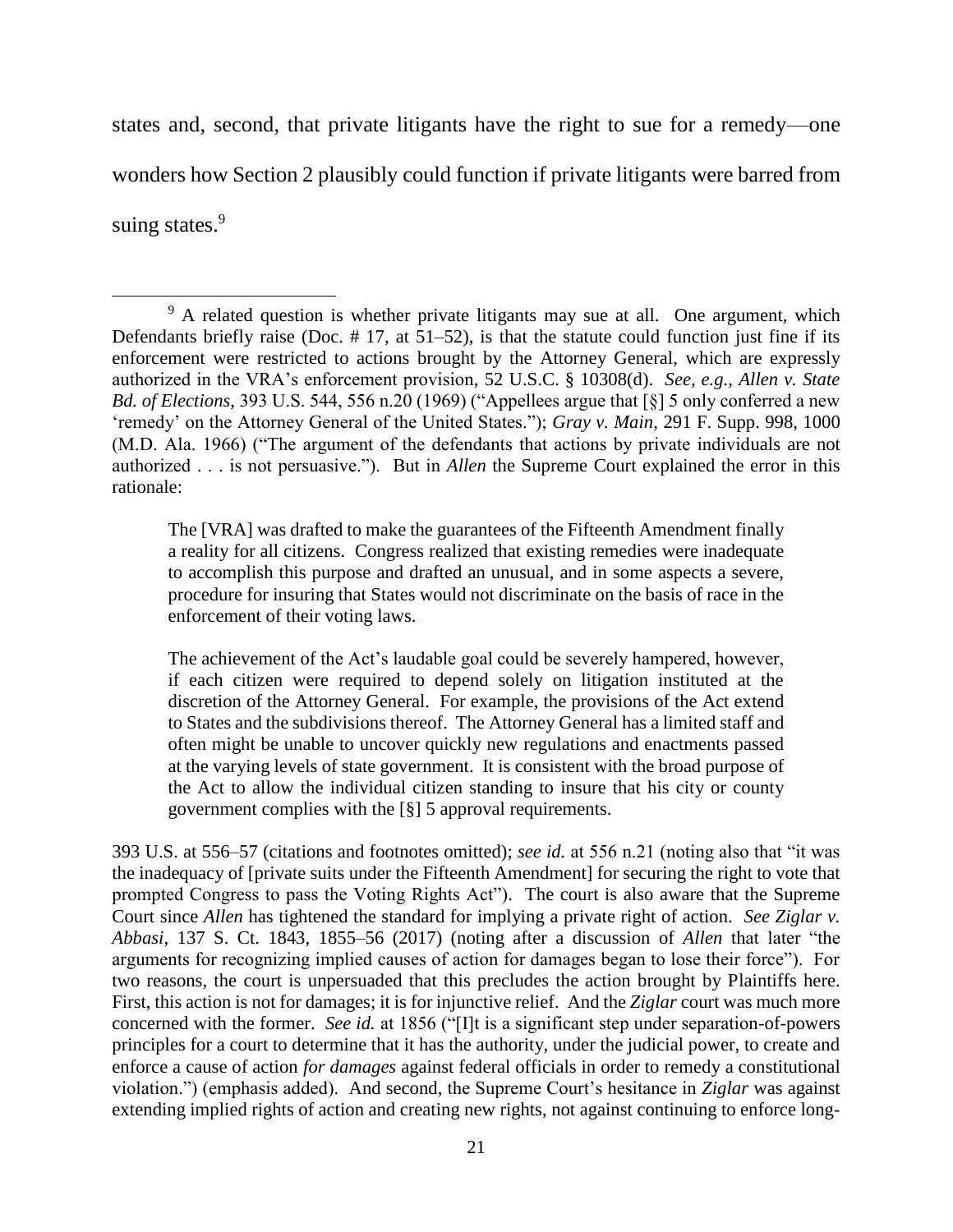It is therefore unsurprising that the only circuit to rule on this issue directly, to the court's knowledge, held that Section 2 abrogates state sovereign immunity. *See Mixon v. State of Ohio*, 193 F.3d 389 (6th Cir. 1999). One issue faced by the Sixth Circuit in *Mixon* was that the VRA is arguably an exercise of Congress's authority to enforce the Fifteenth Amendment, not the Fourteenth, which places it on considerably shakier ground in the abrogation-of-sovereign-immunity sphere. 10 However, relying on two Supreme Court decisions, *City of Rome v. United States*, 446 U.S. 156 (1980), *abrogated on other grounds in Shelby Cty., Ala. v. Holder*, 133 S. Ct. 2612 (2013), and *City of Boerne v. Flores*, 521 U.S. 507 (1997), the court held that, because the enforcement provision of the Fifteenth Amendment is identical to the one in the Fourteenth Amendment, "Congress may abrogate sovereign immunity by passing legislation under the Fifteenth Amendment." *Mixon*, 193 F.3d at 399.

The Sixth Circuit's reading of *City of Rome* is persuasive. In that case, the Supreme Court held that

principles of federalism that might otherwise be an obstacle to congressional authority are necessarily overridden by the power to enforce the Civil War Amendments "by appropriate legislation." [*See,* 

l

established rights of action. With no binding authority denying a right of action under Section 2, and with the history of aforementioned cases suggesting the opposite, the court remains unconvinced that *Ziglar*'s mandate would prevent Plaintiffs in this case from bringing suit under Section 2.

 $10$  Although it is clear that Congress can abrogate state sovereign immunity through the enforcement provision of the Fourteenth Amendment, the Supreme Court has never expressly held that Congress may abrogate it through Section 2 (the enforcement provision) of the Fifteenth Amendment, even though the respective provisions are identically phrased.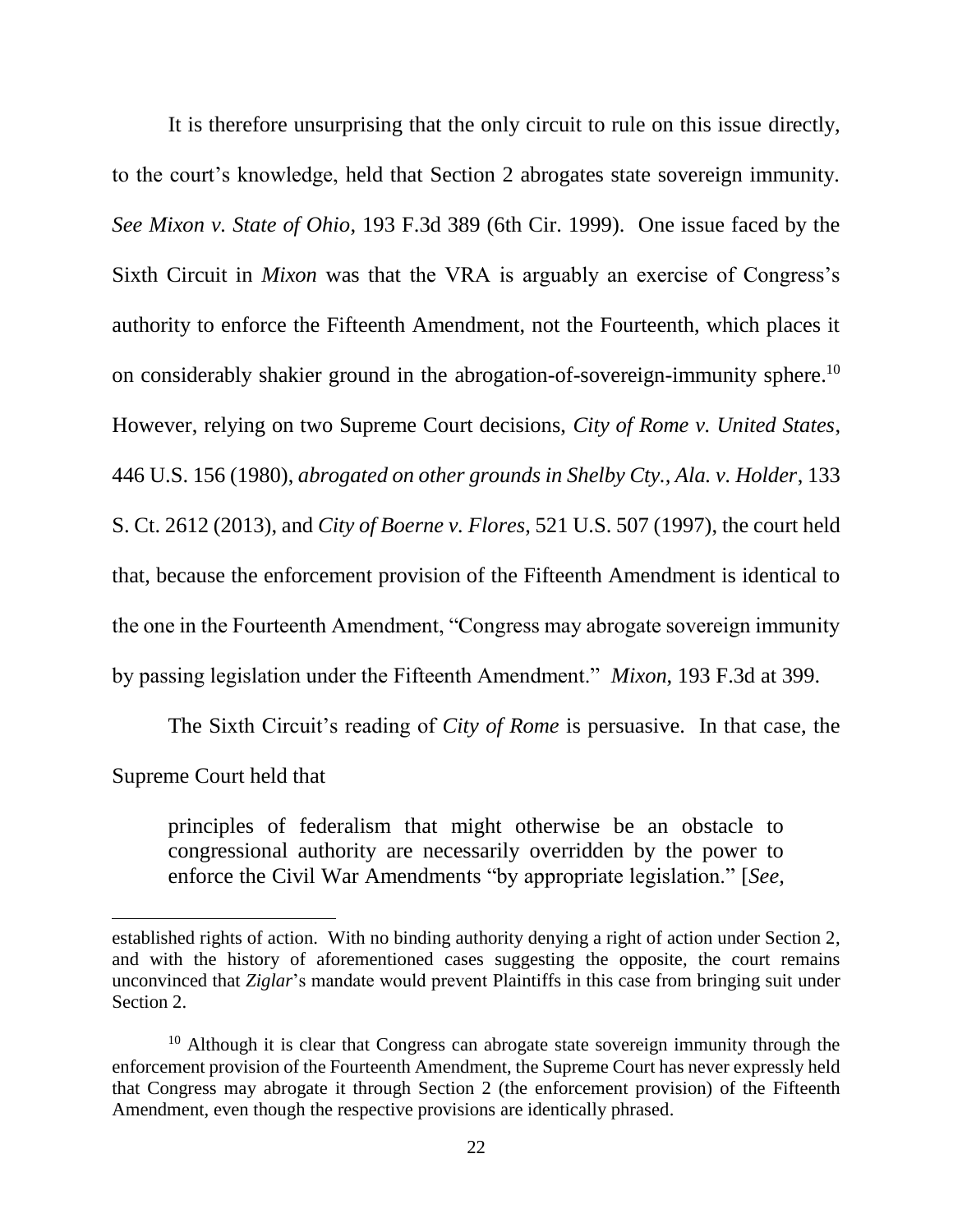*e.g.,* U.S. CONST. AMEND. XIV, § 5; U.S. CONST. AMEND. XV, § 2.] Those Amendments were specifically designed as an expansion of federal power and an intrusion on state sovereignty. Applying this principle, we hold that Congress had the authority to regulate state and local voting through the provisions of the Voting Rights Act.

*City of Rome*, 446 U.S. at 179–80. *But see Lewis v. Bentley*, No. 16cv690, 2017 WL 432464 (N.D. Ala. 2017) (finding *Mixon* unpersuasive), *appeal docketed*, No. 17- 11009 (11th Cir. March 3, 2017). Grouping together the enforcement provisions of the Fourteenth and Fifteenth Amendments, and calling both "an intrusion on state sovereignty," the Supreme Court came just shy of expressly holding that Congress may abrogate state sovereign immunity through both. The Sixth Circuit took the high court at its word, and so does this court. Thus, whether the VRA derives its power from the Fourteenth or the Fifteenth Amendment does not matter, because the Supreme Court confirmed, at least implicitly, Congress's authority to abrogate state sovereignty "by appropriate legislation." This language, combined with the foregoing discussion of Section 2, persuades the court that states may not hide behind the Eleventh Amendment in defending themselves in suits by private plaintiffs for alleged violations of the VRA. Accordingly, the State of Alabama is not immune from this Section 2 suit.